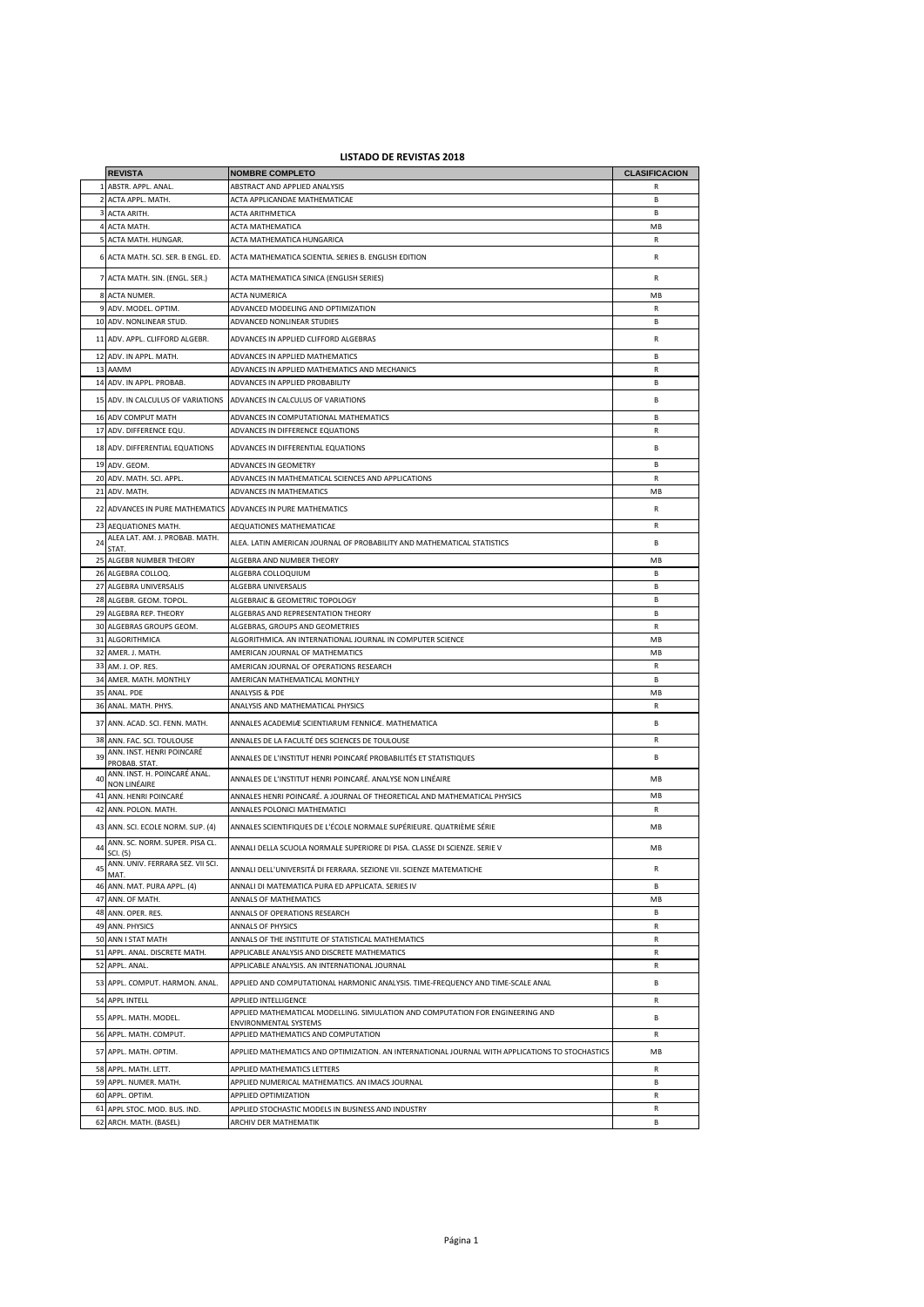|            | 63 ARCH. MATH. LOGIC                               | ARCHIVE FOR MATHEMATICAL LOGIC                                                                                                                             | R            |
|------------|----------------------------------------------------|------------------------------------------------------------------------------------------------------------------------------------------------------------|--------------|
|            | 64 ARCH. RATION. MECH. ANAL.                       | ARCHIVE FOR RATIONAL MECHANICS AND ANALYSIS                                                                                                                | MB           |
|            | 65 ARCH. COMPUT. METHODS ENG.                      | ARCHIVES OF COMPUTATIONAL METHODS IN ENGINEERING. STATE OF THE ART REVIEWS                                                                                 | R.           |
|            |                                                    |                                                                                                                                                            |              |
|            | 66 ARCH. INEQUAL. APPL.                            | ARCHIVES OF INEQUALITIES AND APPLICATIONS. AN INTERNATIONAL JOURNAL FOR THEORY AND APPLICATIONS                                                            | R            |
| 67         | ARK. MAT.                                          | ARKIV FÖR MATEMATIK                                                                                                                                        | $\mathsf{R}$ |
|            | 68 ARS COMBIN.                                     | ARS COMBINATORIA                                                                                                                                           | R            |
|            | 69 AMC                                             | ARS MATHEMATICA CONTEMPORANEA                                                                                                                              | R.           |
|            | 70 ASIAN-EUR. J. MATH.                             | ASIAN-EUROPEAN JOURNAL OF MATHEMATICS                                                                                                                      | R            |
|            | 71 ASTÉRISQUE                                      | ASTÉRISQUE                                                                                                                                                 | MB           |
|            | 72 ASTIN BULL.                                     | ASTIN BULLETIN. THE JOURNAL OF THE INTERNATIONAL ACTUARIAL ASSOCIATION                                                                                     | $\mathsf{R}$ |
|            | 73 ASYMPTOT. ANAL.                                 | ASYMPTOTIC ANALYSIS                                                                                                                                        | R.           |
| 74         | ATTI ACCAD, NAZ, LINCEI REND.<br>LINCELMAT, AP     | ATTI DELLA ACCADEMIA NAZIONALE DEI LINCEI. RENDICONTI LINCEI. MATEMATICA E APPLICAZIO                                                                      | R            |
|            | 75 AUST. NZ. J. STAT.                              | AUSTRALIAN & NEW ZEALAND JOURNAL OF STATISTICS                                                                                                             | R            |
|            | 76 AUTOMATICA J. IFAC                              | AUTOMATICA. A JOURNAL OF IFAC, THE INTERNATIONAL FEDERATION OF AUTOMATIC CONTROL                                                                           | R            |
|            | 77 AXIOMATHES                                      | <b>AXIOMATHES</b>                                                                                                                                          | R            |
|            | 78 BANACH J. MATH. ANAL.                           | BANACH JOURNAL OF MATHEMATICAL ANALYSIS                                                                                                                    | R            |
|            | 79 BAYESIAN ANAL.                                  | <b>BAYESIAN ANALYSIS</b>                                                                                                                                   | MB           |
|            | 80 BERNOULLI                                       | <b>BERNOULLI</b>                                                                                                                                           | MB           |
|            | 81 BIOL CYBERN                                     | BIOLOGICAL CYBERNETICS: ADVANCES IN COMPUTATIONAL NEUROSCIENCE                                                                                             | R.           |
|            | 82 BMC BIOINFORMATICS                              | <b>BMC BIOINFORMATICS</b>                                                                                                                                  | R.           |
|            | 83 BIOM. J.                                        | <b>BIOMETRICAL JOURNAL</b>                                                                                                                                 | R.           |
|            | 84 BIOMETRICS                                      | <b>BIOMETRICS</b>                                                                                                                                          | MB           |
|            | 85 BIOMETRIKA                                      | <b>BIOMETRIKA</b>                                                                                                                                          | MB           |
|            | <b>86 BIOSTATISTICS</b>                            | <b>BIOSTATISTICS</b>                                                                                                                                       | MB           |
|            | 87 BIT                                             | BIT. NUMERICAL MATHEMATICS                                                                                                                                 | R.           |
|            | 88 BMC SYSTEM BIOLOGY                              | <b>BMC SYSTEMS BIOLOGY</b>                                                                                                                                 | R.           |
|            | 89 BOL. SOC. PARANA. MAT. (3)                      | BOLETIM DA SOCIEDADE PARANAENSE DE MATEMÁTICA. 3RD SÉRIE                                                                                                   | R            |
|            | 90 BOL. SOC. ESP. MAT. APL. SE MA                  | BOLETÍN DE LA SOCIEDAD ESPAÑOLA DE MATEMÁTICA APLICADA. SE MA                                                                                              | R            |
|            |                                                    |                                                                                                                                                            |              |
|            | 91 B UNIONE MAT ITAL                               | BOLLETTINO DELLA UNIONE MATEMATICA ITALIANA                                                                                                                | R            |
|            | 92 BOUND. VALUE PROBL.                             | <b>BOUNDARY VALUE PROBLEMS</b>                                                                                                                             | $\mathsf{R}$ |
|            | 93 BRAZ. J. PROBAB. STAT.                          | BRAZILIAN JOURNAL OF PROBABILITY AND STATISTICS                                                                                                            | R            |
|            | 94 BR. J. MATH. STAT. PSYCHOL.                     | BRITISH JOURNAL OF MATHEMATICAL AND STATISTICAL PSYCHOLOGY                                                                                                 | <b>B</b>     |
|            | 95 BULL. SOC. MATH. FRANCE                         | BULLETIN DE LA SOCIÉTÉ MATHÉMATIQUE DE FRANCE                                                                                                              | <b>B</b>     |
|            | 96 BULL. SCI. MATH.                                | BULLETIN DES SCIENCES MATHÉMATIQUES                                                                                                                        | R            |
| 97         | BULL. MATH. SOC. SCI. MATH.<br>ROUMANIE (N.S.)     | BULLETIN MATHÉMATIQUE DE LA SOCIÉTÉ DES SCIENCES MATHÉMATIQUES DE ROUMANIE. NOU                                                                            | R            |
|            | 98 BULL. MATH. BIOL.                               | BULLETIN OF MATHEMATICAL BIOLOGY                                                                                                                           | R.           |
|            | 99 BULL. AUST. MATH. SOC.                          | BULLETIN OF THE AUSTRALIAN MATHEMATICAL SOCIETY                                                                                                            | R.           |
| 100        | BULL. BELG. MATH. SOC. SIMON                       | BULLETIN OF THE BELGIAN MATHEMATICAL SOCIETY. SIMON STEVIN                                                                                                 | В            |
|            | <b>STEVIN</b>                                      |                                                                                                                                                            |              |
|            |                                                    |                                                                                                                                                            |              |
|            | 101 BULL. BRAZ. MATH. SOC. (N.S.)                  | BULLETIN OF THE BRAZILIAN MATHEMATICAL SOCIETY. NEW SERIES.                                                                                                | В            |
| 102        | BULL. INST. MATH. ACAD. SIN.                       | BULLETIN OF THE INSTITUTE OF MATHEMATICS. ACADEMIA SINICA. NEW SERIES                                                                                      | R            |
|            | (N.S.)                                             |                                                                                                                                                            | MB           |
|            | 103 BULL. LOND. MATH. SOC.                         | BULLETIN OF THE LONDON MATHEMATICAL SOCIETY                                                                                                                | R.           |
|            | 104 CALCOLO<br>CALC. VAR. PARTIAL DIFFERENTIAL     | CALCOLO. A QUARTERLY ON NUMERICAL ANALYSIS AND THEORY OF COMPUTATION                                                                                       |              |
| 105        | <b>EQUATIONS</b>                                   | CALCULUS OF VARIATIONS AND PARTIAL DIFFERENTIAL EQUATIONS                                                                                                  | MB           |
|            | 106 CANAD. J. MATH.                                | CANADIAN JOURNAL OF MATHEMATICS. JOURNAL CANADIEN DE MATHÉMATIQUES                                                                                         | B            |
| 107        | CELESTIAL MECH. DYNAM.                             | CELESTIAL MECHANICS & DYNAMICAL ASTRONOMY. AN INTERNATIONAL JOURNAL OF SPACE DYNA                                                                          | R            |
|            | ASTRONOM.                                          |                                                                                                                                                            | R            |
|            | 108 CENT EUR J MATH                                | CENTRAL EUROPEAN JOURNAL OF MATHEMATICS                                                                                                                    | $\mathsf{R}$ |
|            | 109 CHAOS SOLITONS FRACTALS                        | CHAOS, SOLITONS & FRACTALS                                                                                                                                 |              |
|            | 110 CHJS                                           | CHILEAN JOURNAL OF STATISTICS                                                                                                                              | R            |
|            | 111 CLASSICAL QUANTUM GRAVITY                      | CLASSICAL AND QUANTUM GRAVITY                                                                                                                              | В            |
| 112        | COLLOQ. MATH.                                      | COLLOQUIUM MATHEMATICUM                                                                                                                                    | R            |
| 113        | COMBINATORICA                                      | COMBINATORICA. AN INTERNATIONAL JOURNAL ON COMBINATORICS AND THE THEORY OF COMPUT                                                                          | MB           |
| 114        | COMBIN. PROBAB. COMPUT.                            | COMBINATORICS, PROBABILITY AND COMPUTING                                                                                                                   | B            |
| 115        | COMMENT. MATH. HELV.                               | COMMENTARII MATHEMATICI HELVETICI. A JOURNAL OF THE SWISS MATHEMATICAL SOCIETY                                                                             | MB           |
| 116        | COMM. ALGEBRA                                      | COMMUNICATIONS IN ALGEBRA                                                                                                                                  | <b>B</b>     |
| 117        | COMM. ANAL. GEOM.                                  | COMMUNICATIONS IN ANALYSIS AND GEOMETRY                                                                                                                    | B            |
| 118        | COMMUN. CONTEMP. MATH.                             | COMMUNICATIONS IN CONTEMPORARY MATHEMATICS                                                                                                                 | R.           |
| 119        | COMM. MATH. PHYS.                                  | COMMUNICATIONS IN MATHEMATICAL PHYSICS                                                                                                                     | MB           |
| 120        | INTERNAT. J. NUMER. METHODS<br>BIOMED. ENG.        | COMMUNICATIONS IN NUMERICAL METHODS IN ENGINEERING WITH BIOMEDICAL APPLICATIONS /<br>INTERNATIONAL JOURNAL FOR NUMERICAL METHODS IN BIOMEDICAL ENGINEERING | R            |
| 121        | COMM. PARTIAL DIFFERENTIAL                         | COMMUNICATIONS IN PARTIAL DIFFERENTIAL EQUATIONS                                                                                                           | MB           |
|            | <b>EQUATIONS</b>                                   |                                                                                                                                                            |              |
| 122        | COMMUN STAT SIMULAT                                | COMMUNICATIONS IN STATISTICS - SIMULATION AND COMPUTATION                                                                                                  | R            |
| 123        | COMM. STATIST. THEORY<br><b>METHODS</b>            | COMMUNICATIONS IN STATISTICS. THEORY AND METHODS                                                                                                           | R            |
|            |                                                    |                                                                                                                                                            |              |
| 124        | COMM. APPL. NONLINEAR ANAL.                        | COMMUNICATIONS ON APPLIED NONLINEAR ANALYSIS                                                                                                               | R            |
| 125<br>126 | COMMUN. PURE APPL. ANAL.<br>COMM. PURE APPL. MATH. | COMMUNICATIONS ON PURE AND APPLIED ANALYSIS<br>COMMUNICATIONS ON PURE AND APPLIED MATHEMATICS                                                              | B<br>MB      |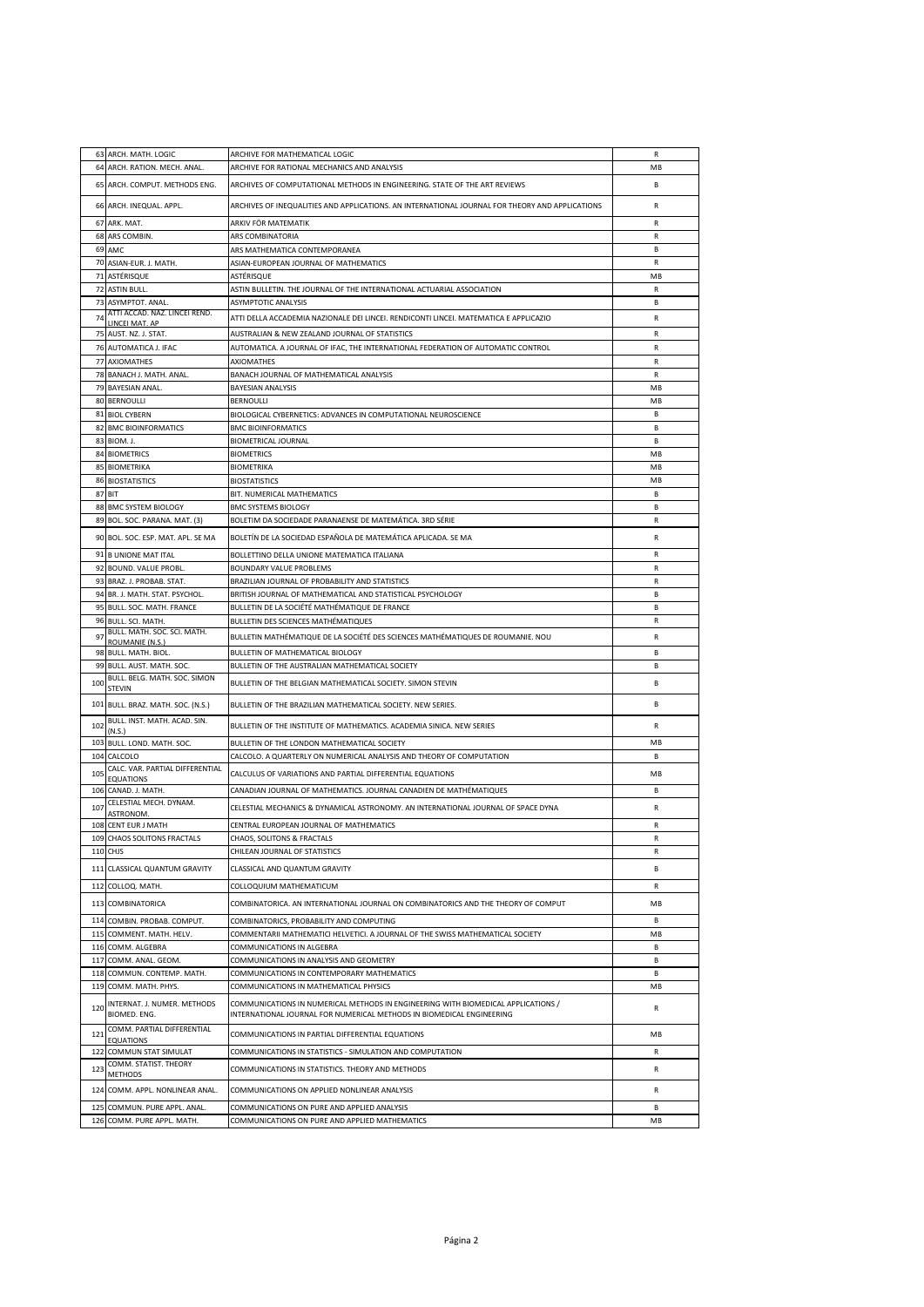|     | 127 COMPLEX ANAL. OPER. THEORY                   | COMPLEX ANALYSIS AND OPERATOR THEORY                                                                             | В         |                                        |
|-----|--------------------------------------------------|------------------------------------------------------------------------------------------------------------------|-----------|----------------------------------------|
|     | 128 COMPLEX SYSTEMS                              | COMPLEX SYSTEMS                                                                                                  | R         |                                        |
|     | 129 COMPLEX VAR. ELLIPTIC EQU.                   | COMPLEX VARIABLES AND ELLIPTIC EQUATIONS. AN INTERNATIONAL JOURNAL                                               | В         |                                        |
|     | 130 COMPLEX VAR. THEORY APPL.                    | COMPLEX VARIABLES. THEORY AND APPLICATION. AN INTERNATIONAL JOURNAL                                              | R.        |                                        |
| 131 | COMPOS. MATH.                                    | COMPOSITIO MATHEMATICA                                                                                           | MB        |                                        |
| 132 | <b>COMPTES RENDUS</b><br>MATHEMATIQUE            | COMPTES RENDUS MATHEMATIQUE                                                                                      | $R/B/MB*$ | * Clasificación será<br>según artículo |
|     | 133 COMPUT. APPL. MATH.                          | COMPUTATIONAL & APPLIED MATHEMATICS                                                                              | R         |                                        |
| 134 | COMPUT. COMPLEXITY                               | COMPUTATIONAL COMPLEXITY                                                                                         | R         |                                        |
|     | 135 COMPUT. MECH.                                | COMPUTATIONAL MECHANICS                                                                                          | R         |                                        |
|     | 136 COMPUT. METHODS APPL. MATH.                  | COMPUTATIONAL METHODS IN APPLIED MATHEMATICS                                                                     | R         |                                        |
| 137 | COMPUT. OPTIM. APPL.                             | COMPUTATIONAL OPTIMIZATION AND APPLICATIONS. AN INTERNATIONAL JOURNAL                                            | R         |                                        |
| 138 | COMPUT, STATIST.                                 | COMPUTATIONAL STATISTICS                                                                                         | R         |                                        |
|     | 139 COMPUT STAT DATA AN                          | COMPUTATIONAL STATISTICS & DATA ANALYSIS                                                                         | В         |                                        |
| 140 | COMPUT. METHODS APPL. MECH.                      | COMPUTER METHODS IN APPLIED MECHANICS AND ENGINEERING                                                            | MB        |                                        |
| 141 | ENGRG.<br>COMPUT. & FLUIDS                       | COMPUTERS & FLUIDS. AN INTERNATIONAL JOURNAL                                                                     | R         |                                        |
| 142 | COMPUTERS & INDUSTRIAL                           |                                                                                                                  | R         |                                        |
|     | ENGINEERING                                      | COMPUTERS & INDUSTRIAL ENGINEERING                                                                               |           |                                        |
|     | 143 COMPUT. MATH. APPL.                          | COMPUTERS & MATHEMATICS WITH APPLICATIONS. AN INTERNATIONAL JOURNAL                                              | B.        |                                        |
| 145 | 144 COMPUT OPER RES<br>COMPUT. VIS. SCI.         | COMPUTERS & OPERATIONS RESEARCH<br>COMPUTING AND VISUALIZATION IN SCIENCE                                        | B<br>R    |                                        |
| 146 | <b>CONFLUENTES MATH</b>                          | CONFLUENTES MATHEMATICI                                                                                          | В         |                                        |
|     | CONFORMAL GEOMETRY AND                           |                                                                                                                  |           |                                        |
| 147 | <b>DYNAMICS</b>                                  | CONFORMAL GEOMETRY AND DYNAMICS                                                                                  | В         |                                        |
|     | 148 CONTEMPORARY MATHEMATICS                     | CONTEMPORARY MATHEMATICS                                                                                         | B         |                                        |
|     | 149 CONTROL CYBERN                               | CONTROL AND CYBERNETICS                                                                                          | В         |                                        |
|     | 150 CUBO                                         | CUBO. A MATHEMATICAL JOURNAL                                                                                     | R         |                                        |
|     | 151 CZECHOSLOVAK MATH. J.                        | CZECHOSLOVAK MATHEMATICAL JOURNAL                                                                                | R         |                                        |
|     | 152 DES. CODES CRYPTOGR.                         | DESIGNS, CODES AND CRYPTOGRAPHY                                                                                  | В         |                                        |
| 153 | DIFFERENTIAL INTEGRAL<br><b>EQUATIONS</b>        | DIFFERENTIAL AND INTEGRAL EQUATIONS. AN INTERNATIONAL JOURNAL FOR THEORY & APPLICATION                           | В         |                                        |
|     | 154 DIFFER. EQU. DYN. SYST.                      | DIFFERENTIAL EQUATIONS AND DYNAMICAL SYSTEMS                                                                     | R         |                                        |
|     | 155 DIFFERENTIAL GEOM. APPL.                     | DIFFERENTIAL GEOMETRY AND ITS APPLICATIONS                                                                       | R         |                                        |
|     | 156 DISCRETE COMPUT. GEOM.                       | DISCRETE & COMPUTATIONAL GEOMETRY. AN INTERNATIONAL JOURNAL OF MATHEMATICS AND C                                 | MB        |                                        |
| 157 | DISCRETE CONTIN. DYN. SYST. SER.                 | DISCRETE AND CONTINUOUS DYNAMICAL SYSTEMS. SERIES A                                                              | MB        |                                        |
|     | DISCRETE CONTIN. DYN. SYST. SER.                 |                                                                                                                  |           |                                        |
| 158 |                                                  | DISCRETE AND CONTINUOUS DYNAMICAL SYSTEMS. SERIES B. A JOURNAL BRIDGING MATHEMATIC                               | B         |                                        |
|     | 159 DISCRETE APPL. MATH.                         | DISCRETE APPLIED MATHEMATICS. THE JOURNAL OF COMBINATORIAL ALGORITHMS, INFORMATICS AND<br>COMPUTATIONAL SCIENCES | В         |                                        |
|     | 160 DISCRETE MATH.                               | <b>DISCRETE MATHEMATICS</b>                                                                                      | <b>B</b>  |                                        |
| 161 | DISCRETE MATH. THEOR. COMPUT<br>SCI.             | DISCRETE MATHEMATICS & THEORETICAL COMPUTER SCIENCE. DMTCS.                                                      | R         |                                        |
|     | 162 DISCRETE OPTIM.                              | DISCRETE OPTIMIZATION                                                                                            | B.        |                                        |
|     | 163 DISTRIB. COMPUT.                             | DISTRIBUTED COMPUTING                                                                                            | В         |                                        |
| 164 | DUKE MATH. J.                                    | DUKE MATHEMATICAL JOURNAL                                                                                        | MB        |                                        |
| 165 | DYNAM. SYSTEMS APPL.                             | DYNAMIC SYSTEMS AND APPLICATIONS                                                                                 | R         |                                        |
|     | 166 LECT NOTES MATH                              | DYNAMICAL SYSTEMS                                                                                                | В         |                                        |
|     | 167 DYNAM SYST                                   | DYNAMICAL SYSTEMS AN INTERNATIONAL JOURNAL                                                                       | В         |                                        |
| 168 | DYN. CONTIN. DISCRETE IMPULS.<br>SYST. SER. A M  | DYNAMICS OF CONTINUOUS, DISCRETE & IMPULSIVE SYSTEMS. SERIES A. MATHEMATICAL ANALY                               | R         |                                        |
|     | 169 ECOLOGICAL MODELLING                         | ECOLOGICAL MODELLING                                                                                             | R         |                                        |
|     | 170 ECONOMETRICA                                 | ECONOMETRICA. JOURNAL OF THE ECONOMETRIC SOCIETY                                                                 | MB        |                                        |
|     | 171 ECONOM. THEORY                               | <b>ECONOMIC THEORY</b>                                                                                           | В         |                                        |
|     | 172 ELECTRON. COMMUN. PROBAB.                    | ELECTRONIC COMMUNICATIONS IN PROBABILITY                                                                         | В         |                                        |
| 173 | ELECTRON. J. COMBIN.                             | ELECTRONIC JOURNAL OF COMBINATORICS                                                                              | B         |                                        |
| 174 | ELECTRON. J. DIFFERENTIAL                        | ELECTRONIC JOURNAL OF DIFFERENTIAL EQUATIONS                                                                     | R         |                                        |
|     | <b>EQUATIONS</b>                                 |                                                                                                                  |           |                                        |
| 175 | ELECTRON. J. LINEAR ALGEBRA                      | ELECTRONIC JOURNAL OF LINEAR ALGEBRA                                                                             | R         |                                        |
| 176 | ELECTRON. J. PROBAB.                             | ELECTRONIC JOURNAL OF PROBABILITY                                                                                | MB        |                                        |
| 177 | ELECTRON. J. QUAL. THEORY                        | ELECTRONIC JOURNAL OF QUALITATIVE THEORY OF DIFFERENTIAL EQUATIONS                                               | R         |                                        |
|     | DIFFER. EQU.<br>178 ELECTRON. J. STAT.           | ELECTRONIC JOURNAL OF STATISTICS                                                                                 | MB        |                                        |
|     |                                                  |                                                                                                                  | В         |                                        |
|     | 179 ELECTRON. TRANS. NUMER. ANAL.                | ELECTRONIC TRANSACTIONS ON NUMERICAL ANALYSIS                                                                    |           |                                        |
| 180 | ENG. ANAL. BOUND. ELEM.<br>181 ENG OPTIMIZ       | ENGINEERING ANALYSIS WITH BOUNDARY ELEMENTS                                                                      | В<br>В    |                                        |
|     | 182 ENVIRON MODELL SOFTW                         | <b>ENGINEERING OPTIMIZATION</b><br>ENVIRONMENTAL MODELLING & SOFTWARE                                            | В         |                                        |
|     | <b>183 ENVIRONMETRICS</b>                        | <b>ENVIRONMETRICS</b>                                                                                            | B.        |                                        |
|     | ERGODIC THEORY DYNAM.                            |                                                                                                                  |           |                                        |
| 184 | SYSTEMS                                          | ERGODIC THEORY AND DYNAMICAL SYSTEMS                                                                             | MB        |                                        |
| 185 | <b>ESAIM PROC.</b><br>ESAIM CONTROL OPTIM. CALC. | <b>ESAIM PROCEEDINGS</b>                                                                                         | R         |                                        |
| 186 | VAR.                                             | ESAIM. CONTROL, OPTIMISATION AND CALCULUS OF VARIATIONS                                                          | В         |                                        |
| 187 | ESAIM MATH. MODEL. NUMER.<br>ANAL                | ESAIM. MATHEMATICAL MODELLING AND NUMERICAL ANALYSIS                                                             | В         |                                        |
|     | 188 ESAIM-PROB. STAT                             | ESAIM. PROBABILITY AND STATISTICS                                                                                | В         |                                        |
|     |                                                  |                                                                                                                  |           |                                        |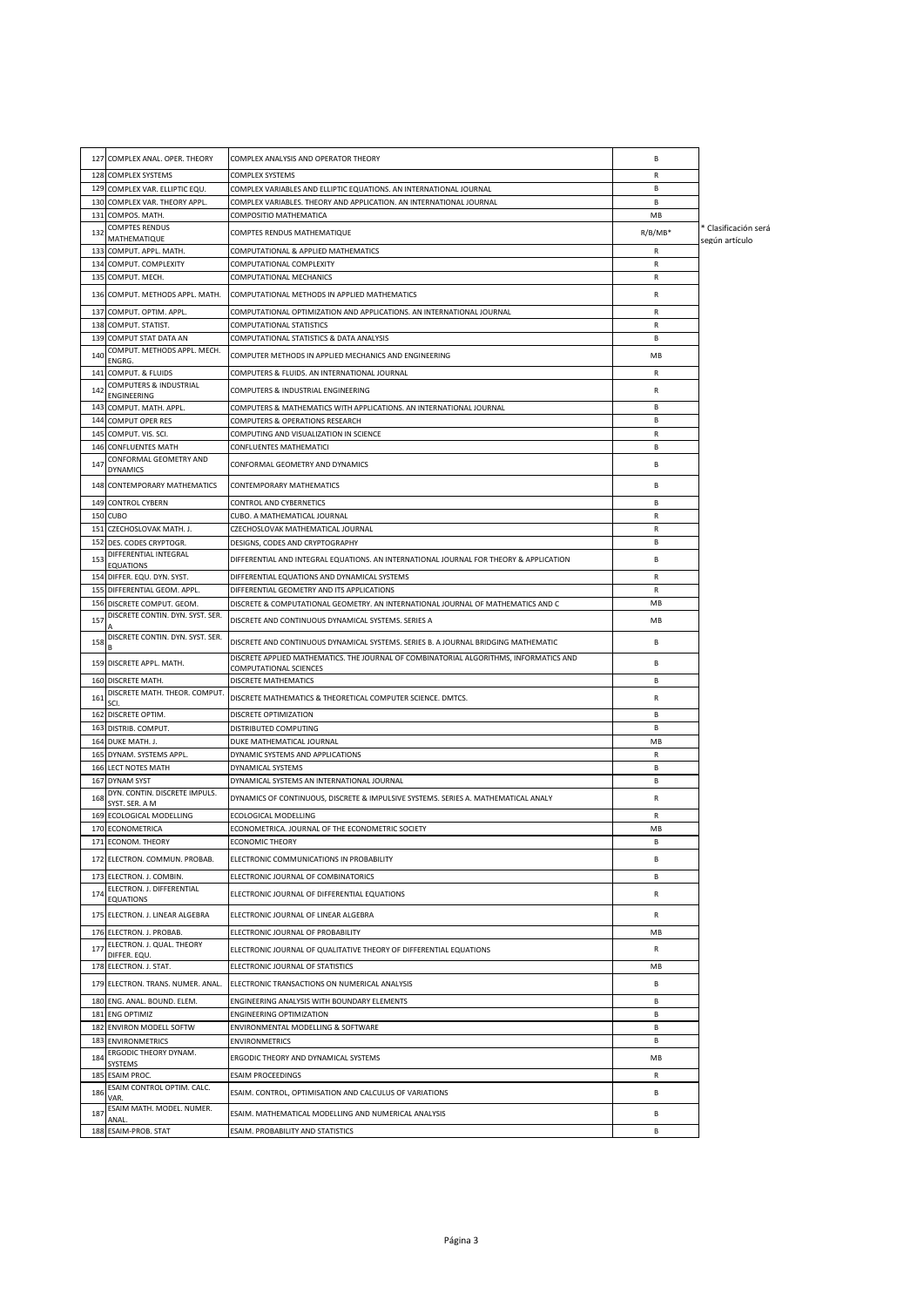|     | 189 EUROPEAN J. APPL. MATH.           | EUROPEAN JOURNAL OF APPLIED MATHEMATICS                                                 | <b>B</b>     |
|-----|---------------------------------------|-----------------------------------------------------------------------------------------|--------------|
| 190 | EUROPEAN J. COMBIN.                   | EUROPEAN JOURNAL OF COMBINATORICS                                                       | MB           |
|     |                                       |                                                                                         |              |
| 191 | EUROPEAN J. OPER. RES.                | EUROPEAN JOURNAL OF OPERATIONAL RESEARCH                                                | B            |
| 192 | EVOL. EQ. CONT. THEORY                | EVOLUTION EQUATIONS AND CONTROL THEORY                                                  | R            |
| 193 | EXPERIMENT. MATH.                     | <b>EXPERIMENTAL MATHEMATICS</b>                                                         | B            |
|     | 194 EXPERT SYST APPL                  | EXPERT SYSTEMS WITH APPLICATIONS                                                        | В            |
|     | 195 EXTRACTA MATH.                    | EXTRACTA MATHEMATICAE                                                                   | $\mathsf{R}$ |
| 196 | FAR EAST J. DYN. SYST.                | FAR EAST JOURNAL OF DYNAMICAL SYSTEMS                                                   | R            |
|     |                                       |                                                                                         |              |
| 197 | FAR EAST J. THEOR. STAT.              | FAR EAST JOURNAL OF THEORETICAL STATISTICS                                              | R            |
| 198 | FINANCE STOCH.                        | FINANCE AND STOCHASTICS                                                                 | $\mathsf{R}$ |
| 199 | FIXED POINT THEORY APPL.              | FIXED POINT THEORY AND APPLICATIONS                                                     | R            |
| 200 | FORUM MATH.                           | FORUM MATHEMATICUM                                                                      | В            |
|     |                                       |                                                                                         |              |
| 201 | FORUM OF MATHEMATICS, SIGMA           | FORUM OF MATHEMATICS, SIGMA                                                             | В            |
|     |                                       |                                                                                         | MB           |
|     | 202 FOUND. COMPUT. MATH.              | FOUNDATIONS OF COMPUTATIONAL MATHEMATICS. THE JOURNAL OF THE SOCIETY FOR THE FOUND      |              |
| 203 | FRACTIONAL CALCULUS AND               | FRACTIONAL CALCULUS AND APPLIED ANALYSIS                                                | R            |
|     | APPLIED ANALYSIS                      |                                                                                         |              |
|     | 204 FUNCT. DIFFER. EQU.               | FUNCTIONAL DIFFERENTIAL EQUATIONS                                                       | R            |
|     | 205 FUND. INFORM.                     | FUNDAMENTA INFORMATICAE                                                                 | R            |
|     | 206 FUND. MATH.                       | FUNDAMENTA MATHEMATICAE                                                                 | B            |
|     | 207 FUNKCIAL. EKVAC.                  | FUNKCIALAJ EKVACIOJ. SERIO INTERNACIA                                                   | R            |
|     |                                       |                                                                                         |              |
|     | 208 FUZZY SETS AND SYSTEMS            | FUZZY SETS AND SYSTEMS. AN INTERNATIONAL JOURNAL IN INFORMATION SCIENCE AND ENGINEERING | B            |
|     |                                       |                                                                                         |              |
|     | 209 GEN. RELATIVITY GRAVITATION       | GENERAL RELATIVITY AND GRAVITATION                                                      | R            |
|     | 210 GEOM. DEDICATA                    | <b>GEOMETRIAE DEDICATA</b>                                                              | В            |
|     |                                       |                                                                                         |              |
|     | 211 GEOM. FUNCT. ANAL.                | GEOMETRIC AND FUNCTIONAL ANALYSIS                                                       | MB           |
|     | 212 GEOM. TOPOL.                      | <b>GEOMETRY &amp; TOPOLOGY</b>                                                          | MB           |
| 213 | <b>GEORGIAN MATH. J.</b>              | GEORGIAN MATHEMATICAL JOURNAL                                                           | R            |
|     | 214 GLASG. MATH. J.                   | GLASGOW MATHEMATICAL JOURNAL                                                            | R            |
|     | 215 GRAPHS COMBIN.                    | <b>GRAPHS AND COMBINATORICS</b>                                                         | R            |
| 216 |                                       |                                                                                         | MB           |
|     | GROUPS GEOM. DYN.                     | GROUPS, GEOMETRY, AND DYNAMICS                                                          |              |
|     | 217 HACET. J. MATH. STAT.             | HACETTEPE JOURNAL OF MATHEMATICS AND STATISTICS                                         | R            |
|     | 218 HOUSTON J. MATH.                  | HOUSTON JOURNAL OF MATHEMATICS                                                          | $\mathsf{R}$ |
| 219 | IEEE CONTR SYST MAG                   | IEEE CONTROL SYSTEMS MAGAZINE                                                           | B            |
| 220 | IEEE T CONTR SYST T                   | IEEE TRANSACTIONS ON CONTROL SYSTEMS TECHNOLOGY                                         | В            |
|     |                                       |                                                                                         |              |
|     | 221 IEEE TRANS. AUTOMAT. CONTROL      | IEEE. TRANSACTIONS ON AUTOMATIC CONTROL                                                 | В            |
| 222 | IEEE/ACM T. COMPUT. BI.               | IEEE/ACM TRANSACTIONS ON COMPUTATIONAL BIOLOGY AND BIOINFORMATICS (T-CBB)               | В            |
| 223 | ILLINOIS J. MATH.                     |                                                                                         | R.           |
|     |                                       | ILLINOIS JOURNAL OF MATHEMATICS                                                         |              |
| 224 | IMA J. APPL. MATH.                    | IMA JOURNAL OF APPLIED MATHEMATICS                                                      | В            |
| 225 | IMA J. NUMER. ANAL.                   | IMA JOURNAL OF NUMERICAL ANALYSIS                                                       | MB           |
| 226 | PROC. INDIAN ACAD. SCI. MATH.         | INDIAN ACADEMY OF SCIENCES. PROCEEDINGS. MATHEMATICAL SCIENCES                          | R            |
|     | SCI.                                  |                                                                                         |              |
| 227 | INDIANA UNIV. MATH. J.                | INDIANA UNIVERSITY MATHEMATICS JOURNAL                                                  | B            |
| 228 | INFIN. DIMENS. ANAL. QUANTUM          | INFINITE DIMENSIONAL ANALYSIS, QUANTUM PROBABILITY AND RELATED TOPICS                   | R            |
|     | PROBAB. RELA                          |                                                                                         |              |
| 229 | INFORM. AND COMPUT.                   | INFORMATION AND COMPUTATION                                                             | MB           |
|     | 230 INFORM. PROCESS. LETT.            | INFORMATION PROCESSING LETTERS                                                          | R            |
|     | 231 INFORM. SCI.                      | INFORMATION SCIENCES. AN INTERNATIONAL JOURNAL                                          | R            |
|     | INTEGRAL EQUATIONS OPERATOR           |                                                                                         |              |
| 232 | THEORY                                | INTEGRAL EQUATIONS AND OPERATOR THEORY                                                  | В            |
| 233 | INT J ALGEBR COMPUT                   | INTERNATIONAL JOURNAL OF ALGEBRA AND COMPUTATION                                        | <b>B</b>     |
|     |                                       |                                                                                         |              |
| 234 | INTERNAT. J. NUMER. METHODS<br>ENGRG. | INTERNATIONAL JOURNAL FOR NUMERICAL METHODS IN ENGINEERING                              | В            |
|     | INTERNAT. J. NUMER. METHODS           |                                                                                         |              |
| 235 | <b>FLUIDS</b>                         | INTERNATIONAL JOURNAL FOR NUMERICAL METHODS IN FLUIDS                                   | R            |
|     | INTERNAT. J. BIFUR. CHAOS APPL.       |                                                                                         |              |
| 236 | SCI. ENGRG.                           | INTERNATIONAL JOURNAL OF BIFURCATION AND CHAOS IN APPLIED SCIENCES AND ENGINEERING      | R            |
| 237 | INT J CONTROL                         | INTERNATIONAL JOURNAL OF CONTROL                                                        | R            |
| 238 | INT. J. EVOL. EQU.                    | INTERNATIONAL JOURNAL OF EVOLUTION EQUATIONS                                            | R            |
|     |                                       |                                                                                         |              |
| 239 | INTERNAT. J. GAME THEORY              | INTERNATIONAL JOURNAL OF GAME THEORY                                                    | B            |
| 240 | INT. J. GEOM. METH. MODERN            | INTERNATIONAL JOURNAL OF GEOMETRIC METHODS MODERN PHYSICS                               | R            |
|     | PHYS.<br>INT. J. MATH. GAME THEORY    |                                                                                         |              |
| 241 | ALGEBRA                               | INTERNATIONAL JOURNAL OF MATHEMATICS, GAME THEORY, AND ALGEBRA                          | R            |
| 242 | INT. J. MOD. OPTIM.                   |                                                                                         | R            |
|     |                                       | INTERNATIONAL JOURNAL OF MODELING AND OPTIMIZATION                                      |              |
| 243 | INT. J. NUMBER THEORY                 | INTERNATIONAL JOURNAL OF NUMBER THEORY                                                  | B            |
| 244 | INT. J. NUMER. ANAL. MODEL.           | INTERNATIONAL JOURNAL OF NUMERICAL ANALYSIS AND MODELING                                | R            |
| 245 | INT. J. OPT.                          | INTERNATIONAL JOURNAL OF OPTIMIZATION: THEORY, METHODS, APPLICATIONS INTEGRACION        | R            |
|     |                                       |                                                                                         |              |
| 246 | INTERNAT. J. QUANTUM CHEM.            | INTERNATIONAL JOURNAL OF QUANTUM CHEMISTRY                                              | R            |
| 247 | INT J ROBUST NONLIN                   | INTERNATIONAL JOURNAL OF ROBUST AND NONLINEAR CONTROL                                   | B            |
| 248 | INTERNAT. J. THEORET. PHYS.           | INTERNATIONAL JOURNAL OF THEORETICAL PHYSICS                                            | R            |
|     | INTERNAT. J. UNCERTAIN.               |                                                                                         |              |
| 249 | <b>FUZZINESS KNOWLEDGE</b>            | INTERNATIONAL JOURNAL OF UNCERTAINTY, FUZZINESS AND KNOWLEDGE-BASED SYSTEMS             | R            |
|     |                                       |                                                                                         |              |
| 250 | INTERNAT. MATH. RES. NOTICES          | INTERNATIONAL MATHEMATICS RESEARCH NOTICES                                              | MB           |
| 251 | INT. STAT. REV.                       | INTERNATIONAL STATISTICAL REVIEW                                                        | В            |
|     | 252 INT. TRANS. OP. RES.              | INTERNATIONAL TRANSACTIONS IN OPERATIONAL RESEARCH                                      | R            |
|     |                                       |                                                                                         |              |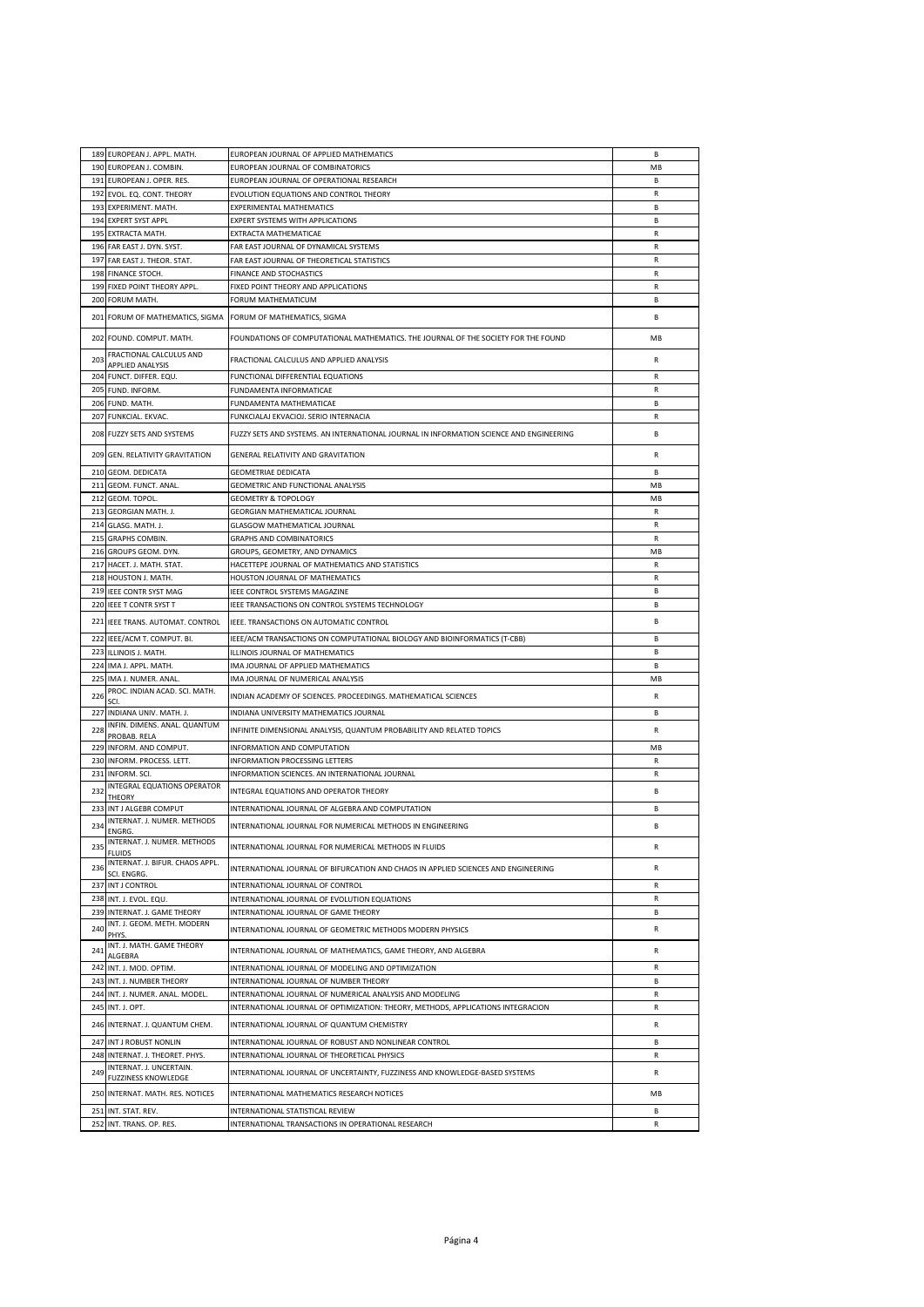| INVERSE PROBLEMS AND IMAGING<br>254 INV. PROBL. IMAGING<br>B.<br>255<br><b>INVERSE PROBL SCI EN</b><br>INVERSE PROBLEMS IN SCIENCE AND ENGINEERING<br>B<br>256 INVERSE PROBLEMS<br>INVERSE PROBLEMS. AN INTERNATIONAL JOURNAL ON THE THEORY AND PRACTICE OF INVERSE PRO<br>MB<br>ISRAEL J. MATH.<br>ISRAEL JOURNAL OF MATHEMATICS<br>MB<br>257<br>MB<br>258<br>J. ANAL. MATH.<br>JOURNAL D'ANALYSE MATHÉMATIQUE<br>259<br>J. SOC. FRANCAISE STAT.<br>JOURNAL DE LA SOCIETE FRANCAISE DE STATISTIQUE<br>R<br>J. MATH. PURES APPL. (9)<br>JOURNAL DE MATHÉMATIQUES PURES ET APPLIQUÉES. NEUVIÈME SÉRIE<br>MB<br>260<br>261 J. REINE ANGEW. MATH.<br>JOURNAL FÜR DIE REINE UND ANGEWANDTE MATHEMATIK. [CRELLE'S JOURNAL]<br>MB<br>R<br>262<br>J. AGRIC. BIOL. ENVIR. S.<br>JOURNAL OF AGRICULTURAL BIOLOGICAL AND ENVIRONMENTAL STATISTICS<br>263 J. ALGEBRA<br>JOURNAL OF ALGEBRA<br>MB<br>264 J. ALGEBRA APPL.<br>JOURNAL OF ALGEBRA AND ITS APPLICATIONS<br>R.<br>R.<br>265 J. ALGEBRAIC COMBIN.<br>JOURNAL OF ALGEBRAIC COMBINATORICS. AN INTERNATIONAL JOURNAL<br>J. ALGEBRAIC GEOM.<br>JOURNAL OF ALGEBRAIC GEOMETRY<br>MB<br>266<br>J. APPL. PROBAB.<br>JOURNAL OF APPLIED PROBABILITY<br>В<br>267<br>J APPL PROBAB. STAT<br>JOURNAL OF APPLIED PROBABILITY AND STATISTICS<br>$\mathsf{R}$<br>268<br>269<br>J. APPL. STAT.<br>JOURNAL OF APPLIED STATISTICS<br>R<br>270 J. APPROX. THEORY<br>JOURNAL OF APPROXIMATION THEORY<br>B<br>271 JOURNAL OF CHEMOMETRICS<br>JOURNAL OF CHEMOMETRICS<br>R.<br>272<br>B<br>J. COMB. OPTIM.<br>JOURNAL OF COMBINATORIAL OPTIMIZATION<br>MB<br>273<br>J. COMBIN. THEORY SER. A<br>JOURNAL OF COMBINATORIAL THEORY. SERIES A<br>MB<br>J. COMBIN. THEORY SER. B<br>JOURNAL OF COMBINATORIAL THEORY. SERIES B<br>274<br>275 J. COMPLEXITY<br>JOURNAL OF COMPLEXITY<br>R<br>276 J. COMPUT. ACOUST.<br>JOURNAL OF COMPUTATIONAL ACOUSTICS<br>R<br>J. COMPUT. APPL. MATH.<br>JOURNAL OF COMPUTATIONAL AND APPLIED MATHEMATICS<br>R.<br>277<br>278<br>J. COMPUT, GRAPH, STATIST.<br>JOURNAL OF COMPUTATIONAL AND GRAPHICAL STATISTICS<br>MB<br>279<br>J. COMPUT. PHYS.<br>JOURNAL OF COMPUTATIONAL PHYSICS<br>B<br>MB<br>280<br>J. COMPUT. SYSTEM SCI.<br>JOURNAL OF COMPUTER AND SYSTEM SCIENCES<br>281<br>J. CONTEMP. MATH. ANAL.<br>JOURNAL OF CONTEMPORARY MATHEMATICAL ANALYSIS<br><b>B</b><br>J. CONVEX ANAL<br>JOURNAL OF CONVEX ANALYSIS<br>282<br>B<br>283 J. DATA. SCI.<br>JOURNAL OF DATA SCIENCE<br>R<br>284 J. DIFFERENCE EQU. APPL.<br>R<br>JOURNAL OF DIFFERENCE EQUATIONS AND APPLICATIONS<br>J. DIFFERENTIAL EQUATIONS<br>JOURNAL OF DIFFERENTIAL EQUATIONS<br>MB<br>285<br>MB<br>286 J. DIFFERENTIAL GEOM.<br>JOURNAL OF DIFFERENTIAL GEOMETRY<br>287 J. DISCRETE ALGORITHMS<br>R<br>JOURNAL OF DISCRETE ALGORITHMS<br>J. DYN. CONTROL SYST.<br>JOURNAL OF DYNAMICAL AND CONTROL SYSTEMS<br>R<br>288<br>J. DYNAM. DIFFERENTIAL<br>JOURNAL OF DYNAMICS AND DIFFERENTIAL EQUATIONS<br>В<br>289<br><b>EQUATIONS</b><br>290 J ECONOMETRICS<br>JOURNAL OF ECONOMETRICS<br>B<br>291 J. ELASTICITY<br>JOURNAL OF ELASTICITY. THE PHYSICAL AND MATHEMATICAL SCIENCE OF SOLIDS<br>R<br>292 J. ENGRG. MATH.<br>JOURNAL OF ENGINEERING MATHEMATICS<br>R<br>293 J ENVIRON MANAGE<br>JOURNAL OF ENVIRONMENTAL MANAGEMENT<br>R<br>R.<br>294 J. EVOL. EQU.<br>JOURNAL OF EVOLUTION EQUATIONS<br>J. FIXED POINT THEORY APPL.<br>JOURNAL OF FIXED POINT THEORY AND APPLICATIONS<br>295<br>R<br>296<br>J. FORECAST.<br>JOURNAL OF FORECASTING<br>B<br>JOURNAL OF FRACTIONAL<br>297<br>R<br>JOURNAL OF FRACTIONAL CALCULUS AND APPLICATIONS<br>CALCULUS AND APPLICATI<br>298 J. FUNCT. ANAL.<br>JOURNAL OF FUNCTIONAL ANALYSIS<br>MB<br>299 J. GEOM. ANAL.<br>JOURNAL OF GEOMETRIC ANALYSIS<br>MB<br>JOURNAL OF GEOMETRIC<br>300<br>JOURNAL OF GEOMETRIC MECHANIC<br>R<br>MECHANIC<br>301 J. GEOM. PHYSICS<br>JOURNAL OF GEOMETRY AND PHYSICS<br><b>B</b><br>302 J. GLOBAL OPTIM.<br>JOURNAL OF GLOBAL OPTIMIZATION. AN INTERNATIONAL JOURNAL DEALING WITH THEORETICAL AND<br>В<br>303<br>J. GRAPH THEORY<br>JOURNAL OF GRAPH THEORY<br>MB<br>MB<br>304 J. GROUP THEORY<br>JOURNAL OF GROUP THEORY<br>305 J IND MAN OPTIM<br>JOURNAL OF INDUSTRIAL AND MANAGEMENT OPTIMIZATION<br>R.<br>R<br>306<br>J. INEQUAL, APPL.<br>JOURNAL OF INEQUALITIES AND APPLICATIONS<br>307<br>J. INTEGRAL EQUATIONS APPL.<br>JOURNAL OF INTEGRAL EQUATIONS AND APPLICATIONS<br>В<br>308 J. INVERSE ILL-POSED PROBL.<br>JOURNAL OF INVERSE AND ILL-POSED PROBLEMS<br>В<br>309 J. KNOT THEORY RAMIFICATIONS<br>JOURNAL OF KNOT THEORY AND ITS RAMIFICATIONS<br>B<br>B<br>310 J. LIE THEORY<br>JOURNAL OF LIE THEORY<br>311 J. MACH. LEARN. RES.<br>JOURNAL OF MACHINE LEARNING RESEARCH (JMLR)<br>MB<br>312 J. MATH. ANAL. APPL.<br>JOURNAL OF MATHEMATICAL ANALYSIS AND APPLICATIONS<br>В<br>MB<br>313 J. MATH. BIOL.<br>JOURNAL OF MATHEMATICAL BIOLOGY<br>314 J. MATH. PHYS.<br>JOURNAL OF MATHEMATICAL PHYSICS<br>В<br>315<br>J MATH STAT<br>JOURNAL OF MATHEMATICS AND STATISTICS<br>R<br>MB<br>316 J. MOD. DYN.<br>JOURNAL OF MODERN DYNAMICS<br>MB<br>317 J MULTIVARIATE ANAL<br>JOURNAL OF MULTIVARIATE ANALYSIS<br>318 J. NONLINEAR CONVEX ANAL<br>JOURNAL OF NONLINEAR AND CONVEX ANALYSIS. AN INTERNATIONAL JOURNAL<br>B<br>В<br>319 J. NONLINEAR MATH. PHYS.<br>JOURNAL OF NONLINEAR MATHEMATICAL PHYSICS<br>320 J. NONLINEAR SCI.<br>JOURNAL OF NONLINEAR SCIENCE<br>В<br>321<br>В<br>J NONPARAMETR STAT<br>JOURNAL OF NONPARAMETRIC STATISTICS<br>MB<br>322 J. NUMBER THEORY<br>JOURNAL OF NUMBER THEORY | 253 INVENT. MATH. | INVENTIONES MATHEMATICAE | МB |
|------------------------------------------------------------------------------------------------------------------------------------------------------------------------------------------------------------------------------------------------------------------------------------------------------------------------------------------------------------------------------------------------------------------------------------------------------------------------------------------------------------------------------------------------------------------------------------------------------------------------------------------------------------------------------------------------------------------------------------------------------------------------------------------------------------------------------------------------------------------------------------------------------------------------------------------------------------------------------------------------------------------------------------------------------------------------------------------------------------------------------------------------------------------------------------------------------------------------------------------------------------------------------------------------------------------------------------------------------------------------------------------------------------------------------------------------------------------------------------------------------------------------------------------------------------------------------------------------------------------------------------------------------------------------------------------------------------------------------------------------------------------------------------------------------------------------------------------------------------------------------------------------------------------------------------------------------------------------------------------------------------------------------------------------------------------------------------------------------------------------------------------------------------------------------------------------------------------------------------------------------------------------------------------------------------------------------------------------------------------------------------------------------------------------------------------------------------------------------------------------------------------------------------------------------------------------------------------------------------------------------------------------------------------------------------------------------------------------------------------------------------------------------------------------------------------------------------------------------------------------------------------------------------------------------------------------------------------------------------------------------------------------------------------------------------------------------------------------------------------------------------------------------------------------------------------------------------------------------------------------------------------------------------------------------------------------------------------------------------------------------------------------------------------------------------------------------------------------------------------------------------------------------------------------------------------------------------------------------------------------------------------------------------------------------------------------------------------------------------------------------------------------------------------------------------------------------------------------------------------------------------------------------------------------------------------------------------------------------------------------------------------------------------------------------------------------------------------------------------------------------------------------------------------------------------------------------------------------------------------------------------------------------------------------------------------------------------------------------------------------------------------------------------------------------------------------------------------------------------------------------------------------------------------------------------------------------------------------------------------------------------------------------------------------------------------------------------------------------------------------------------------------------------------------------------------------------------------------------------------------------------------------------------------------------------------------------------------------------------------------------------------------------------------------------------------------------------------------------------------------------------------------------------------------------------------------------------------------------------------------------------------------------------------------------------------------------------------------------------------------------------------------------------------------------------------------------------------------------------------------------------------------------------|-------------------|--------------------------|----|
|                                                                                                                                                                                                                                                                                                                                                                                                                                                                                                                                                                                                                                                                                                                                                                                                                                                                                                                                                                                                                                                                                                                                                                                                                                                                                                                                                                                                                                                                                                                                                                                                                                                                                                                                                                                                                                                                                                                                                                                                                                                                                                                                                                                                                                                                                                                                                                                                                                                                                                                                                                                                                                                                                                                                                                                                                                                                                                                                                                                                                                                                                                                                                                                                                                                                                                                                                                                                                                                                                                                                                                                                                                                                                                                                                                                                                                                                                                                                                                                                                                                                                                                                                                                                                                                                                                                                                                                                                                                                                                                                                                                                                                                                                                                                                                                                                                                                                                                                                                                                                                                                                                                                                                                                                                                                                                                                                                                                                                                                                                                                    |                   |                          |    |
|                                                                                                                                                                                                                                                                                                                                                                                                                                                                                                                                                                                                                                                                                                                                                                                                                                                                                                                                                                                                                                                                                                                                                                                                                                                                                                                                                                                                                                                                                                                                                                                                                                                                                                                                                                                                                                                                                                                                                                                                                                                                                                                                                                                                                                                                                                                                                                                                                                                                                                                                                                                                                                                                                                                                                                                                                                                                                                                                                                                                                                                                                                                                                                                                                                                                                                                                                                                                                                                                                                                                                                                                                                                                                                                                                                                                                                                                                                                                                                                                                                                                                                                                                                                                                                                                                                                                                                                                                                                                                                                                                                                                                                                                                                                                                                                                                                                                                                                                                                                                                                                                                                                                                                                                                                                                                                                                                                                                                                                                                                                                    |                   |                          |    |
|                                                                                                                                                                                                                                                                                                                                                                                                                                                                                                                                                                                                                                                                                                                                                                                                                                                                                                                                                                                                                                                                                                                                                                                                                                                                                                                                                                                                                                                                                                                                                                                                                                                                                                                                                                                                                                                                                                                                                                                                                                                                                                                                                                                                                                                                                                                                                                                                                                                                                                                                                                                                                                                                                                                                                                                                                                                                                                                                                                                                                                                                                                                                                                                                                                                                                                                                                                                                                                                                                                                                                                                                                                                                                                                                                                                                                                                                                                                                                                                                                                                                                                                                                                                                                                                                                                                                                                                                                                                                                                                                                                                                                                                                                                                                                                                                                                                                                                                                                                                                                                                                                                                                                                                                                                                                                                                                                                                                                                                                                                                                    |                   |                          |    |
|                                                                                                                                                                                                                                                                                                                                                                                                                                                                                                                                                                                                                                                                                                                                                                                                                                                                                                                                                                                                                                                                                                                                                                                                                                                                                                                                                                                                                                                                                                                                                                                                                                                                                                                                                                                                                                                                                                                                                                                                                                                                                                                                                                                                                                                                                                                                                                                                                                                                                                                                                                                                                                                                                                                                                                                                                                                                                                                                                                                                                                                                                                                                                                                                                                                                                                                                                                                                                                                                                                                                                                                                                                                                                                                                                                                                                                                                                                                                                                                                                                                                                                                                                                                                                                                                                                                                                                                                                                                                                                                                                                                                                                                                                                                                                                                                                                                                                                                                                                                                                                                                                                                                                                                                                                                                                                                                                                                                                                                                                                                                    |                   |                          |    |
|                                                                                                                                                                                                                                                                                                                                                                                                                                                                                                                                                                                                                                                                                                                                                                                                                                                                                                                                                                                                                                                                                                                                                                                                                                                                                                                                                                                                                                                                                                                                                                                                                                                                                                                                                                                                                                                                                                                                                                                                                                                                                                                                                                                                                                                                                                                                                                                                                                                                                                                                                                                                                                                                                                                                                                                                                                                                                                                                                                                                                                                                                                                                                                                                                                                                                                                                                                                                                                                                                                                                                                                                                                                                                                                                                                                                                                                                                                                                                                                                                                                                                                                                                                                                                                                                                                                                                                                                                                                                                                                                                                                                                                                                                                                                                                                                                                                                                                                                                                                                                                                                                                                                                                                                                                                                                                                                                                                                                                                                                                                                    |                   |                          |    |
|                                                                                                                                                                                                                                                                                                                                                                                                                                                                                                                                                                                                                                                                                                                                                                                                                                                                                                                                                                                                                                                                                                                                                                                                                                                                                                                                                                                                                                                                                                                                                                                                                                                                                                                                                                                                                                                                                                                                                                                                                                                                                                                                                                                                                                                                                                                                                                                                                                                                                                                                                                                                                                                                                                                                                                                                                                                                                                                                                                                                                                                                                                                                                                                                                                                                                                                                                                                                                                                                                                                                                                                                                                                                                                                                                                                                                                                                                                                                                                                                                                                                                                                                                                                                                                                                                                                                                                                                                                                                                                                                                                                                                                                                                                                                                                                                                                                                                                                                                                                                                                                                                                                                                                                                                                                                                                                                                                                                                                                                                                                                    |                   |                          |    |
|                                                                                                                                                                                                                                                                                                                                                                                                                                                                                                                                                                                                                                                                                                                                                                                                                                                                                                                                                                                                                                                                                                                                                                                                                                                                                                                                                                                                                                                                                                                                                                                                                                                                                                                                                                                                                                                                                                                                                                                                                                                                                                                                                                                                                                                                                                                                                                                                                                                                                                                                                                                                                                                                                                                                                                                                                                                                                                                                                                                                                                                                                                                                                                                                                                                                                                                                                                                                                                                                                                                                                                                                                                                                                                                                                                                                                                                                                                                                                                                                                                                                                                                                                                                                                                                                                                                                                                                                                                                                                                                                                                                                                                                                                                                                                                                                                                                                                                                                                                                                                                                                                                                                                                                                                                                                                                                                                                                                                                                                                                                                    |                   |                          |    |
|                                                                                                                                                                                                                                                                                                                                                                                                                                                                                                                                                                                                                                                                                                                                                                                                                                                                                                                                                                                                                                                                                                                                                                                                                                                                                                                                                                                                                                                                                                                                                                                                                                                                                                                                                                                                                                                                                                                                                                                                                                                                                                                                                                                                                                                                                                                                                                                                                                                                                                                                                                                                                                                                                                                                                                                                                                                                                                                                                                                                                                                                                                                                                                                                                                                                                                                                                                                                                                                                                                                                                                                                                                                                                                                                                                                                                                                                                                                                                                                                                                                                                                                                                                                                                                                                                                                                                                                                                                                                                                                                                                                                                                                                                                                                                                                                                                                                                                                                                                                                                                                                                                                                                                                                                                                                                                                                                                                                                                                                                                                                    |                   |                          |    |
|                                                                                                                                                                                                                                                                                                                                                                                                                                                                                                                                                                                                                                                                                                                                                                                                                                                                                                                                                                                                                                                                                                                                                                                                                                                                                                                                                                                                                                                                                                                                                                                                                                                                                                                                                                                                                                                                                                                                                                                                                                                                                                                                                                                                                                                                                                                                                                                                                                                                                                                                                                                                                                                                                                                                                                                                                                                                                                                                                                                                                                                                                                                                                                                                                                                                                                                                                                                                                                                                                                                                                                                                                                                                                                                                                                                                                                                                                                                                                                                                                                                                                                                                                                                                                                                                                                                                                                                                                                                                                                                                                                                                                                                                                                                                                                                                                                                                                                                                                                                                                                                                                                                                                                                                                                                                                                                                                                                                                                                                                                                                    |                   |                          |    |
|                                                                                                                                                                                                                                                                                                                                                                                                                                                                                                                                                                                                                                                                                                                                                                                                                                                                                                                                                                                                                                                                                                                                                                                                                                                                                                                                                                                                                                                                                                                                                                                                                                                                                                                                                                                                                                                                                                                                                                                                                                                                                                                                                                                                                                                                                                                                                                                                                                                                                                                                                                                                                                                                                                                                                                                                                                                                                                                                                                                                                                                                                                                                                                                                                                                                                                                                                                                                                                                                                                                                                                                                                                                                                                                                                                                                                                                                                                                                                                                                                                                                                                                                                                                                                                                                                                                                                                                                                                                                                                                                                                                                                                                                                                                                                                                                                                                                                                                                                                                                                                                                                                                                                                                                                                                                                                                                                                                                                                                                                                                                    |                   |                          |    |
|                                                                                                                                                                                                                                                                                                                                                                                                                                                                                                                                                                                                                                                                                                                                                                                                                                                                                                                                                                                                                                                                                                                                                                                                                                                                                                                                                                                                                                                                                                                                                                                                                                                                                                                                                                                                                                                                                                                                                                                                                                                                                                                                                                                                                                                                                                                                                                                                                                                                                                                                                                                                                                                                                                                                                                                                                                                                                                                                                                                                                                                                                                                                                                                                                                                                                                                                                                                                                                                                                                                                                                                                                                                                                                                                                                                                                                                                                                                                                                                                                                                                                                                                                                                                                                                                                                                                                                                                                                                                                                                                                                                                                                                                                                                                                                                                                                                                                                                                                                                                                                                                                                                                                                                                                                                                                                                                                                                                                                                                                                                                    |                   |                          |    |
|                                                                                                                                                                                                                                                                                                                                                                                                                                                                                                                                                                                                                                                                                                                                                                                                                                                                                                                                                                                                                                                                                                                                                                                                                                                                                                                                                                                                                                                                                                                                                                                                                                                                                                                                                                                                                                                                                                                                                                                                                                                                                                                                                                                                                                                                                                                                                                                                                                                                                                                                                                                                                                                                                                                                                                                                                                                                                                                                                                                                                                                                                                                                                                                                                                                                                                                                                                                                                                                                                                                                                                                                                                                                                                                                                                                                                                                                                                                                                                                                                                                                                                                                                                                                                                                                                                                                                                                                                                                                                                                                                                                                                                                                                                                                                                                                                                                                                                                                                                                                                                                                                                                                                                                                                                                                                                                                                                                                                                                                                                                                    |                   |                          |    |
|                                                                                                                                                                                                                                                                                                                                                                                                                                                                                                                                                                                                                                                                                                                                                                                                                                                                                                                                                                                                                                                                                                                                                                                                                                                                                                                                                                                                                                                                                                                                                                                                                                                                                                                                                                                                                                                                                                                                                                                                                                                                                                                                                                                                                                                                                                                                                                                                                                                                                                                                                                                                                                                                                                                                                                                                                                                                                                                                                                                                                                                                                                                                                                                                                                                                                                                                                                                                                                                                                                                                                                                                                                                                                                                                                                                                                                                                                                                                                                                                                                                                                                                                                                                                                                                                                                                                                                                                                                                                                                                                                                                                                                                                                                                                                                                                                                                                                                                                                                                                                                                                                                                                                                                                                                                                                                                                                                                                                                                                                                                                    |                   |                          |    |
|                                                                                                                                                                                                                                                                                                                                                                                                                                                                                                                                                                                                                                                                                                                                                                                                                                                                                                                                                                                                                                                                                                                                                                                                                                                                                                                                                                                                                                                                                                                                                                                                                                                                                                                                                                                                                                                                                                                                                                                                                                                                                                                                                                                                                                                                                                                                                                                                                                                                                                                                                                                                                                                                                                                                                                                                                                                                                                                                                                                                                                                                                                                                                                                                                                                                                                                                                                                                                                                                                                                                                                                                                                                                                                                                                                                                                                                                                                                                                                                                                                                                                                                                                                                                                                                                                                                                                                                                                                                                                                                                                                                                                                                                                                                                                                                                                                                                                                                                                                                                                                                                                                                                                                                                                                                                                                                                                                                                                                                                                                                                    |                   |                          |    |
|                                                                                                                                                                                                                                                                                                                                                                                                                                                                                                                                                                                                                                                                                                                                                                                                                                                                                                                                                                                                                                                                                                                                                                                                                                                                                                                                                                                                                                                                                                                                                                                                                                                                                                                                                                                                                                                                                                                                                                                                                                                                                                                                                                                                                                                                                                                                                                                                                                                                                                                                                                                                                                                                                                                                                                                                                                                                                                                                                                                                                                                                                                                                                                                                                                                                                                                                                                                                                                                                                                                                                                                                                                                                                                                                                                                                                                                                                                                                                                                                                                                                                                                                                                                                                                                                                                                                                                                                                                                                                                                                                                                                                                                                                                                                                                                                                                                                                                                                                                                                                                                                                                                                                                                                                                                                                                                                                                                                                                                                                                                                    |                   |                          |    |
|                                                                                                                                                                                                                                                                                                                                                                                                                                                                                                                                                                                                                                                                                                                                                                                                                                                                                                                                                                                                                                                                                                                                                                                                                                                                                                                                                                                                                                                                                                                                                                                                                                                                                                                                                                                                                                                                                                                                                                                                                                                                                                                                                                                                                                                                                                                                                                                                                                                                                                                                                                                                                                                                                                                                                                                                                                                                                                                                                                                                                                                                                                                                                                                                                                                                                                                                                                                                                                                                                                                                                                                                                                                                                                                                                                                                                                                                                                                                                                                                                                                                                                                                                                                                                                                                                                                                                                                                                                                                                                                                                                                                                                                                                                                                                                                                                                                                                                                                                                                                                                                                                                                                                                                                                                                                                                                                                                                                                                                                                                                                    |                   |                          |    |
|                                                                                                                                                                                                                                                                                                                                                                                                                                                                                                                                                                                                                                                                                                                                                                                                                                                                                                                                                                                                                                                                                                                                                                                                                                                                                                                                                                                                                                                                                                                                                                                                                                                                                                                                                                                                                                                                                                                                                                                                                                                                                                                                                                                                                                                                                                                                                                                                                                                                                                                                                                                                                                                                                                                                                                                                                                                                                                                                                                                                                                                                                                                                                                                                                                                                                                                                                                                                                                                                                                                                                                                                                                                                                                                                                                                                                                                                                                                                                                                                                                                                                                                                                                                                                                                                                                                                                                                                                                                                                                                                                                                                                                                                                                                                                                                                                                                                                                                                                                                                                                                                                                                                                                                                                                                                                                                                                                                                                                                                                                                                    |                   |                          |    |
|                                                                                                                                                                                                                                                                                                                                                                                                                                                                                                                                                                                                                                                                                                                                                                                                                                                                                                                                                                                                                                                                                                                                                                                                                                                                                                                                                                                                                                                                                                                                                                                                                                                                                                                                                                                                                                                                                                                                                                                                                                                                                                                                                                                                                                                                                                                                                                                                                                                                                                                                                                                                                                                                                                                                                                                                                                                                                                                                                                                                                                                                                                                                                                                                                                                                                                                                                                                                                                                                                                                                                                                                                                                                                                                                                                                                                                                                                                                                                                                                                                                                                                                                                                                                                                                                                                                                                                                                                                                                                                                                                                                                                                                                                                                                                                                                                                                                                                                                                                                                                                                                                                                                                                                                                                                                                                                                                                                                                                                                                                                                    |                   |                          |    |
|                                                                                                                                                                                                                                                                                                                                                                                                                                                                                                                                                                                                                                                                                                                                                                                                                                                                                                                                                                                                                                                                                                                                                                                                                                                                                                                                                                                                                                                                                                                                                                                                                                                                                                                                                                                                                                                                                                                                                                                                                                                                                                                                                                                                                                                                                                                                                                                                                                                                                                                                                                                                                                                                                                                                                                                                                                                                                                                                                                                                                                                                                                                                                                                                                                                                                                                                                                                                                                                                                                                                                                                                                                                                                                                                                                                                                                                                                                                                                                                                                                                                                                                                                                                                                                                                                                                                                                                                                                                                                                                                                                                                                                                                                                                                                                                                                                                                                                                                                                                                                                                                                                                                                                                                                                                                                                                                                                                                                                                                                                                                    |                   |                          |    |
|                                                                                                                                                                                                                                                                                                                                                                                                                                                                                                                                                                                                                                                                                                                                                                                                                                                                                                                                                                                                                                                                                                                                                                                                                                                                                                                                                                                                                                                                                                                                                                                                                                                                                                                                                                                                                                                                                                                                                                                                                                                                                                                                                                                                                                                                                                                                                                                                                                                                                                                                                                                                                                                                                                                                                                                                                                                                                                                                                                                                                                                                                                                                                                                                                                                                                                                                                                                                                                                                                                                                                                                                                                                                                                                                                                                                                                                                                                                                                                                                                                                                                                                                                                                                                                                                                                                                                                                                                                                                                                                                                                                                                                                                                                                                                                                                                                                                                                                                                                                                                                                                                                                                                                                                                                                                                                                                                                                                                                                                                                                                    |                   |                          |    |
|                                                                                                                                                                                                                                                                                                                                                                                                                                                                                                                                                                                                                                                                                                                                                                                                                                                                                                                                                                                                                                                                                                                                                                                                                                                                                                                                                                                                                                                                                                                                                                                                                                                                                                                                                                                                                                                                                                                                                                                                                                                                                                                                                                                                                                                                                                                                                                                                                                                                                                                                                                                                                                                                                                                                                                                                                                                                                                                                                                                                                                                                                                                                                                                                                                                                                                                                                                                                                                                                                                                                                                                                                                                                                                                                                                                                                                                                                                                                                                                                                                                                                                                                                                                                                                                                                                                                                                                                                                                                                                                                                                                                                                                                                                                                                                                                                                                                                                                                                                                                                                                                                                                                                                                                                                                                                                                                                                                                                                                                                                                                    |                   |                          |    |
|                                                                                                                                                                                                                                                                                                                                                                                                                                                                                                                                                                                                                                                                                                                                                                                                                                                                                                                                                                                                                                                                                                                                                                                                                                                                                                                                                                                                                                                                                                                                                                                                                                                                                                                                                                                                                                                                                                                                                                                                                                                                                                                                                                                                                                                                                                                                                                                                                                                                                                                                                                                                                                                                                                                                                                                                                                                                                                                                                                                                                                                                                                                                                                                                                                                                                                                                                                                                                                                                                                                                                                                                                                                                                                                                                                                                                                                                                                                                                                                                                                                                                                                                                                                                                                                                                                                                                                                                                                                                                                                                                                                                                                                                                                                                                                                                                                                                                                                                                                                                                                                                                                                                                                                                                                                                                                                                                                                                                                                                                                                                    |                   |                          |    |
|                                                                                                                                                                                                                                                                                                                                                                                                                                                                                                                                                                                                                                                                                                                                                                                                                                                                                                                                                                                                                                                                                                                                                                                                                                                                                                                                                                                                                                                                                                                                                                                                                                                                                                                                                                                                                                                                                                                                                                                                                                                                                                                                                                                                                                                                                                                                                                                                                                                                                                                                                                                                                                                                                                                                                                                                                                                                                                                                                                                                                                                                                                                                                                                                                                                                                                                                                                                                                                                                                                                                                                                                                                                                                                                                                                                                                                                                                                                                                                                                                                                                                                                                                                                                                                                                                                                                                                                                                                                                                                                                                                                                                                                                                                                                                                                                                                                                                                                                                                                                                                                                                                                                                                                                                                                                                                                                                                                                                                                                                                                                    |                   |                          |    |
|                                                                                                                                                                                                                                                                                                                                                                                                                                                                                                                                                                                                                                                                                                                                                                                                                                                                                                                                                                                                                                                                                                                                                                                                                                                                                                                                                                                                                                                                                                                                                                                                                                                                                                                                                                                                                                                                                                                                                                                                                                                                                                                                                                                                                                                                                                                                                                                                                                                                                                                                                                                                                                                                                                                                                                                                                                                                                                                                                                                                                                                                                                                                                                                                                                                                                                                                                                                                                                                                                                                                                                                                                                                                                                                                                                                                                                                                                                                                                                                                                                                                                                                                                                                                                                                                                                                                                                                                                                                                                                                                                                                                                                                                                                                                                                                                                                                                                                                                                                                                                                                                                                                                                                                                                                                                                                                                                                                                                                                                                                                                    |                   |                          |    |
|                                                                                                                                                                                                                                                                                                                                                                                                                                                                                                                                                                                                                                                                                                                                                                                                                                                                                                                                                                                                                                                                                                                                                                                                                                                                                                                                                                                                                                                                                                                                                                                                                                                                                                                                                                                                                                                                                                                                                                                                                                                                                                                                                                                                                                                                                                                                                                                                                                                                                                                                                                                                                                                                                                                                                                                                                                                                                                                                                                                                                                                                                                                                                                                                                                                                                                                                                                                                                                                                                                                                                                                                                                                                                                                                                                                                                                                                                                                                                                                                                                                                                                                                                                                                                                                                                                                                                                                                                                                                                                                                                                                                                                                                                                                                                                                                                                                                                                                                                                                                                                                                                                                                                                                                                                                                                                                                                                                                                                                                                                                                    |                   |                          |    |
|                                                                                                                                                                                                                                                                                                                                                                                                                                                                                                                                                                                                                                                                                                                                                                                                                                                                                                                                                                                                                                                                                                                                                                                                                                                                                                                                                                                                                                                                                                                                                                                                                                                                                                                                                                                                                                                                                                                                                                                                                                                                                                                                                                                                                                                                                                                                                                                                                                                                                                                                                                                                                                                                                                                                                                                                                                                                                                                                                                                                                                                                                                                                                                                                                                                                                                                                                                                                                                                                                                                                                                                                                                                                                                                                                                                                                                                                                                                                                                                                                                                                                                                                                                                                                                                                                                                                                                                                                                                                                                                                                                                                                                                                                                                                                                                                                                                                                                                                                                                                                                                                                                                                                                                                                                                                                                                                                                                                                                                                                                                                    |                   |                          |    |
|                                                                                                                                                                                                                                                                                                                                                                                                                                                                                                                                                                                                                                                                                                                                                                                                                                                                                                                                                                                                                                                                                                                                                                                                                                                                                                                                                                                                                                                                                                                                                                                                                                                                                                                                                                                                                                                                                                                                                                                                                                                                                                                                                                                                                                                                                                                                                                                                                                                                                                                                                                                                                                                                                                                                                                                                                                                                                                                                                                                                                                                                                                                                                                                                                                                                                                                                                                                                                                                                                                                                                                                                                                                                                                                                                                                                                                                                                                                                                                                                                                                                                                                                                                                                                                                                                                                                                                                                                                                                                                                                                                                                                                                                                                                                                                                                                                                                                                                                                                                                                                                                                                                                                                                                                                                                                                                                                                                                                                                                                                                                    |                   |                          |    |
|                                                                                                                                                                                                                                                                                                                                                                                                                                                                                                                                                                                                                                                                                                                                                                                                                                                                                                                                                                                                                                                                                                                                                                                                                                                                                                                                                                                                                                                                                                                                                                                                                                                                                                                                                                                                                                                                                                                                                                                                                                                                                                                                                                                                                                                                                                                                                                                                                                                                                                                                                                                                                                                                                                                                                                                                                                                                                                                                                                                                                                                                                                                                                                                                                                                                                                                                                                                                                                                                                                                                                                                                                                                                                                                                                                                                                                                                                                                                                                                                                                                                                                                                                                                                                                                                                                                                                                                                                                                                                                                                                                                                                                                                                                                                                                                                                                                                                                                                                                                                                                                                                                                                                                                                                                                                                                                                                                                                                                                                                                                                    |                   |                          |    |
|                                                                                                                                                                                                                                                                                                                                                                                                                                                                                                                                                                                                                                                                                                                                                                                                                                                                                                                                                                                                                                                                                                                                                                                                                                                                                                                                                                                                                                                                                                                                                                                                                                                                                                                                                                                                                                                                                                                                                                                                                                                                                                                                                                                                                                                                                                                                                                                                                                                                                                                                                                                                                                                                                                                                                                                                                                                                                                                                                                                                                                                                                                                                                                                                                                                                                                                                                                                                                                                                                                                                                                                                                                                                                                                                                                                                                                                                                                                                                                                                                                                                                                                                                                                                                                                                                                                                                                                                                                                                                                                                                                                                                                                                                                                                                                                                                                                                                                                                                                                                                                                                                                                                                                                                                                                                                                                                                                                                                                                                                                                                    |                   |                          |    |
|                                                                                                                                                                                                                                                                                                                                                                                                                                                                                                                                                                                                                                                                                                                                                                                                                                                                                                                                                                                                                                                                                                                                                                                                                                                                                                                                                                                                                                                                                                                                                                                                                                                                                                                                                                                                                                                                                                                                                                                                                                                                                                                                                                                                                                                                                                                                                                                                                                                                                                                                                                                                                                                                                                                                                                                                                                                                                                                                                                                                                                                                                                                                                                                                                                                                                                                                                                                                                                                                                                                                                                                                                                                                                                                                                                                                                                                                                                                                                                                                                                                                                                                                                                                                                                                                                                                                                                                                                                                                                                                                                                                                                                                                                                                                                                                                                                                                                                                                                                                                                                                                                                                                                                                                                                                                                                                                                                                                                                                                                                                                    |                   |                          |    |
|                                                                                                                                                                                                                                                                                                                                                                                                                                                                                                                                                                                                                                                                                                                                                                                                                                                                                                                                                                                                                                                                                                                                                                                                                                                                                                                                                                                                                                                                                                                                                                                                                                                                                                                                                                                                                                                                                                                                                                                                                                                                                                                                                                                                                                                                                                                                                                                                                                                                                                                                                                                                                                                                                                                                                                                                                                                                                                                                                                                                                                                                                                                                                                                                                                                                                                                                                                                                                                                                                                                                                                                                                                                                                                                                                                                                                                                                                                                                                                                                                                                                                                                                                                                                                                                                                                                                                                                                                                                                                                                                                                                                                                                                                                                                                                                                                                                                                                                                                                                                                                                                                                                                                                                                                                                                                                                                                                                                                                                                                                                                    |                   |                          |    |
|                                                                                                                                                                                                                                                                                                                                                                                                                                                                                                                                                                                                                                                                                                                                                                                                                                                                                                                                                                                                                                                                                                                                                                                                                                                                                                                                                                                                                                                                                                                                                                                                                                                                                                                                                                                                                                                                                                                                                                                                                                                                                                                                                                                                                                                                                                                                                                                                                                                                                                                                                                                                                                                                                                                                                                                                                                                                                                                                                                                                                                                                                                                                                                                                                                                                                                                                                                                                                                                                                                                                                                                                                                                                                                                                                                                                                                                                                                                                                                                                                                                                                                                                                                                                                                                                                                                                                                                                                                                                                                                                                                                                                                                                                                                                                                                                                                                                                                                                                                                                                                                                                                                                                                                                                                                                                                                                                                                                                                                                                                                                    |                   |                          |    |
|                                                                                                                                                                                                                                                                                                                                                                                                                                                                                                                                                                                                                                                                                                                                                                                                                                                                                                                                                                                                                                                                                                                                                                                                                                                                                                                                                                                                                                                                                                                                                                                                                                                                                                                                                                                                                                                                                                                                                                                                                                                                                                                                                                                                                                                                                                                                                                                                                                                                                                                                                                                                                                                                                                                                                                                                                                                                                                                                                                                                                                                                                                                                                                                                                                                                                                                                                                                                                                                                                                                                                                                                                                                                                                                                                                                                                                                                                                                                                                                                                                                                                                                                                                                                                                                                                                                                                                                                                                                                                                                                                                                                                                                                                                                                                                                                                                                                                                                                                                                                                                                                                                                                                                                                                                                                                                                                                                                                                                                                                                                                    |                   |                          |    |
|                                                                                                                                                                                                                                                                                                                                                                                                                                                                                                                                                                                                                                                                                                                                                                                                                                                                                                                                                                                                                                                                                                                                                                                                                                                                                                                                                                                                                                                                                                                                                                                                                                                                                                                                                                                                                                                                                                                                                                                                                                                                                                                                                                                                                                                                                                                                                                                                                                                                                                                                                                                                                                                                                                                                                                                                                                                                                                                                                                                                                                                                                                                                                                                                                                                                                                                                                                                                                                                                                                                                                                                                                                                                                                                                                                                                                                                                                                                                                                                                                                                                                                                                                                                                                                                                                                                                                                                                                                                                                                                                                                                                                                                                                                                                                                                                                                                                                                                                                                                                                                                                                                                                                                                                                                                                                                                                                                                                                                                                                                                                    |                   |                          |    |
|                                                                                                                                                                                                                                                                                                                                                                                                                                                                                                                                                                                                                                                                                                                                                                                                                                                                                                                                                                                                                                                                                                                                                                                                                                                                                                                                                                                                                                                                                                                                                                                                                                                                                                                                                                                                                                                                                                                                                                                                                                                                                                                                                                                                                                                                                                                                                                                                                                                                                                                                                                                                                                                                                                                                                                                                                                                                                                                                                                                                                                                                                                                                                                                                                                                                                                                                                                                                                                                                                                                                                                                                                                                                                                                                                                                                                                                                                                                                                                                                                                                                                                                                                                                                                                                                                                                                                                                                                                                                                                                                                                                                                                                                                                                                                                                                                                                                                                                                                                                                                                                                                                                                                                                                                                                                                                                                                                                                                                                                                                                                    |                   |                          |    |
|                                                                                                                                                                                                                                                                                                                                                                                                                                                                                                                                                                                                                                                                                                                                                                                                                                                                                                                                                                                                                                                                                                                                                                                                                                                                                                                                                                                                                                                                                                                                                                                                                                                                                                                                                                                                                                                                                                                                                                                                                                                                                                                                                                                                                                                                                                                                                                                                                                                                                                                                                                                                                                                                                                                                                                                                                                                                                                                                                                                                                                                                                                                                                                                                                                                                                                                                                                                                                                                                                                                                                                                                                                                                                                                                                                                                                                                                                                                                                                                                                                                                                                                                                                                                                                                                                                                                                                                                                                                                                                                                                                                                                                                                                                                                                                                                                                                                                                                                                                                                                                                                                                                                                                                                                                                                                                                                                                                                                                                                                                                                    |                   |                          |    |
|                                                                                                                                                                                                                                                                                                                                                                                                                                                                                                                                                                                                                                                                                                                                                                                                                                                                                                                                                                                                                                                                                                                                                                                                                                                                                                                                                                                                                                                                                                                                                                                                                                                                                                                                                                                                                                                                                                                                                                                                                                                                                                                                                                                                                                                                                                                                                                                                                                                                                                                                                                                                                                                                                                                                                                                                                                                                                                                                                                                                                                                                                                                                                                                                                                                                                                                                                                                                                                                                                                                                                                                                                                                                                                                                                                                                                                                                                                                                                                                                                                                                                                                                                                                                                                                                                                                                                                                                                                                                                                                                                                                                                                                                                                                                                                                                                                                                                                                                                                                                                                                                                                                                                                                                                                                                                                                                                                                                                                                                                                                                    |                   |                          |    |
|                                                                                                                                                                                                                                                                                                                                                                                                                                                                                                                                                                                                                                                                                                                                                                                                                                                                                                                                                                                                                                                                                                                                                                                                                                                                                                                                                                                                                                                                                                                                                                                                                                                                                                                                                                                                                                                                                                                                                                                                                                                                                                                                                                                                                                                                                                                                                                                                                                                                                                                                                                                                                                                                                                                                                                                                                                                                                                                                                                                                                                                                                                                                                                                                                                                                                                                                                                                                                                                                                                                                                                                                                                                                                                                                                                                                                                                                                                                                                                                                                                                                                                                                                                                                                                                                                                                                                                                                                                                                                                                                                                                                                                                                                                                                                                                                                                                                                                                                                                                                                                                                                                                                                                                                                                                                                                                                                                                                                                                                                                                                    |                   |                          |    |
|                                                                                                                                                                                                                                                                                                                                                                                                                                                                                                                                                                                                                                                                                                                                                                                                                                                                                                                                                                                                                                                                                                                                                                                                                                                                                                                                                                                                                                                                                                                                                                                                                                                                                                                                                                                                                                                                                                                                                                                                                                                                                                                                                                                                                                                                                                                                                                                                                                                                                                                                                                                                                                                                                                                                                                                                                                                                                                                                                                                                                                                                                                                                                                                                                                                                                                                                                                                                                                                                                                                                                                                                                                                                                                                                                                                                                                                                                                                                                                                                                                                                                                                                                                                                                                                                                                                                                                                                                                                                                                                                                                                                                                                                                                                                                                                                                                                                                                                                                                                                                                                                                                                                                                                                                                                                                                                                                                                                                                                                                                                                    |                   |                          |    |
|                                                                                                                                                                                                                                                                                                                                                                                                                                                                                                                                                                                                                                                                                                                                                                                                                                                                                                                                                                                                                                                                                                                                                                                                                                                                                                                                                                                                                                                                                                                                                                                                                                                                                                                                                                                                                                                                                                                                                                                                                                                                                                                                                                                                                                                                                                                                                                                                                                                                                                                                                                                                                                                                                                                                                                                                                                                                                                                                                                                                                                                                                                                                                                                                                                                                                                                                                                                                                                                                                                                                                                                                                                                                                                                                                                                                                                                                                                                                                                                                                                                                                                                                                                                                                                                                                                                                                                                                                                                                                                                                                                                                                                                                                                                                                                                                                                                                                                                                                                                                                                                                                                                                                                                                                                                                                                                                                                                                                                                                                                                                    |                   |                          |    |
|                                                                                                                                                                                                                                                                                                                                                                                                                                                                                                                                                                                                                                                                                                                                                                                                                                                                                                                                                                                                                                                                                                                                                                                                                                                                                                                                                                                                                                                                                                                                                                                                                                                                                                                                                                                                                                                                                                                                                                                                                                                                                                                                                                                                                                                                                                                                                                                                                                                                                                                                                                                                                                                                                                                                                                                                                                                                                                                                                                                                                                                                                                                                                                                                                                                                                                                                                                                                                                                                                                                                                                                                                                                                                                                                                                                                                                                                                                                                                                                                                                                                                                                                                                                                                                                                                                                                                                                                                                                                                                                                                                                                                                                                                                                                                                                                                                                                                                                                                                                                                                                                                                                                                                                                                                                                                                                                                                                                                                                                                                                                    |                   |                          |    |
|                                                                                                                                                                                                                                                                                                                                                                                                                                                                                                                                                                                                                                                                                                                                                                                                                                                                                                                                                                                                                                                                                                                                                                                                                                                                                                                                                                                                                                                                                                                                                                                                                                                                                                                                                                                                                                                                                                                                                                                                                                                                                                                                                                                                                                                                                                                                                                                                                                                                                                                                                                                                                                                                                                                                                                                                                                                                                                                                                                                                                                                                                                                                                                                                                                                                                                                                                                                                                                                                                                                                                                                                                                                                                                                                                                                                                                                                                                                                                                                                                                                                                                                                                                                                                                                                                                                                                                                                                                                                                                                                                                                                                                                                                                                                                                                                                                                                                                                                                                                                                                                                                                                                                                                                                                                                                                                                                                                                                                                                                                                                    |                   |                          |    |
|                                                                                                                                                                                                                                                                                                                                                                                                                                                                                                                                                                                                                                                                                                                                                                                                                                                                                                                                                                                                                                                                                                                                                                                                                                                                                                                                                                                                                                                                                                                                                                                                                                                                                                                                                                                                                                                                                                                                                                                                                                                                                                                                                                                                                                                                                                                                                                                                                                                                                                                                                                                                                                                                                                                                                                                                                                                                                                                                                                                                                                                                                                                                                                                                                                                                                                                                                                                                                                                                                                                                                                                                                                                                                                                                                                                                                                                                                                                                                                                                                                                                                                                                                                                                                                                                                                                                                                                                                                                                                                                                                                                                                                                                                                                                                                                                                                                                                                                                                                                                                                                                                                                                                                                                                                                                                                                                                                                                                                                                                                                                    |                   |                          |    |
|                                                                                                                                                                                                                                                                                                                                                                                                                                                                                                                                                                                                                                                                                                                                                                                                                                                                                                                                                                                                                                                                                                                                                                                                                                                                                                                                                                                                                                                                                                                                                                                                                                                                                                                                                                                                                                                                                                                                                                                                                                                                                                                                                                                                                                                                                                                                                                                                                                                                                                                                                                                                                                                                                                                                                                                                                                                                                                                                                                                                                                                                                                                                                                                                                                                                                                                                                                                                                                                                                                                                                                                                                                                                                                                                                                                                                                                                                                                                                                                                                                                                                                                                                                                                                                                                                                                                                                                                                                                                                                                                                                                                                                                                                                                                                                                                                                                                                                                                                                                                                                                                                                                                                                                                                                                                                                                                                                                                                                                                                                                                    |                   |                          |    |
|                                                                                                                                                                                                                                                                                                                                                                                                                                                                                                                                                                                                                                                                                                                                                                                                                                                                                                                                                                                                                                                                                                                                                                                                                                                                                                                                                                                                                                                                                                                                                                                                                                                                                                                                                                                                                                                                                                                                                                                                                                                                                                                                                                                                                                                                                                                                                                                                                                                                                                                                                                                                                                                                                                                                                                                                                                                                                                                                                                                                                                                                                                                                                                                                                                                                                                                                                                                                                                                                                                                                                                                                                                                                                                                                                                                                                                                                                                                                                                                                                                                                                                                                                                                                                                                                                                                                                                                                                                                                                                                                                                                                                                                                                                                                                                                                                                                                                                                                                                                                                                                                                                                                                                                                                                                                                                                                                                                                                                                                                                                                    |                   |                          |    |
|                                                                                                                                                                                                                                                                                                                                                                                                                                                                                                                                                                                                                                                                                                                                                                                                                                                                                                                                                                                                                                                                                                                                                                                                                                                                                                                                                                                                                                                                                                                                                                                                                                                                                                                                                                                                                                                                                                                                                                                                                                                                                                                                                                                                                                                                                                                                                                                                                                                                                                                                                                                                                                                                                                                                                                                                                                                                                                                                                                                                                                                                                                                                                                                                                                                                                                                                                                                                                                                                                                                                                                                                                                                                                                                                                                                                                                                                                                                                                                                                                                                                                                                                                                                                                                                                                                                                                                                                                                                                                                                                                                                                                                                                                                                                                                                                                                                                                                                                                                                                                                                                                                                                                                                                                                                                                                                                                                                                                                                                                                                                    |                   |                          |    |
|                                                                                                                                                                                                                                                                                                                                                                                                                                                                                                                                                                                                                                                                                                                                                                                                                                                                                                                                                                                                                                                                                                                                                                                                                                                                                                                                                                                                                                                                                                                                                                                                                                                                                                                                                                                                                                                                                                                                                                                                                                                                                                                                                                                                                                                                                                                                                                                                                                                                                                                                                                                                                                                                                                                                                                                                                                                                                                                                                                                                                                                                                                                                                                                                                                                                                                                                                                                                                                                                                                                                                                                                                                                                                                                                                                                                                                                                                                                                                                                                                                                                                                                                                                                                                                                                                                                                                                                                                                                                                                                                                                                                                                                                                                                                                                                                                                                                                                                                                                                                                                                                                                                                                                                                                                                                                                                                                                                                                                                                                                                                    |                   |                          |    |
|                                                                                                                                                                                                                                                                                                                                                                                                                                                                                                                                                                                                                                                                                                                                                                                                                                                                                                                                                                                                                                                                                                                                                                                                                                                                                                                                                                                                                                                                                                                                                                                                                                                                                                                                                                                                                                                                                                                                                                                                                                                                                                                                                                                                                                                                                                                                                                                                                                                                                                                                                                                                                                                                                                                                                                                                                                                                                                                                                                                                                                                                                                                                                                                                                                                                                                                                                                                                                                                                                                                                                                                                                                                                                                                                                                                                                                                                                                                                                                                                                                                                                                                                                                                                                                                                                                                                                                                                                                                                                                                                                                                                                                                                                                                                                                                                                                                                                                                                                                                                                                                                                                                                                                                                                                                                                                                                                                                                                                                                                                                                    |                   |                          |    |
|                                                                                                                                                                                                                                                                                                                                                                                                                                                                                                                                                                                                                                                                                                                                                                                                                                                                                                                                                                                                                                                                                                                                                                                                                                                                                                                                                                                                                                                                                                                                                                                                                                                                                                                                                                                                                                                                                                                                                                                                                                                                                                                                                                                                                                                                                                                                                                                                                                                                                                                                                                                                                                                                                                                                                                                                                                                                                                                                                                                                                                                                                                                                                                                                                                                                                                                                                                                                                                                                                                                                                                                                                                                                                                                                                                                                                                                                                                                                                                                                                                                                                                                                                                                                                                                                                                                                                                                                                                                                                                                                                                                                                                                                                                                                                                                                                                                                                                                                                                                                                                                                                                                                                                                                                                                                                                                                                                                                                                                                                                                                    |                   |                          |    |
|                                                                                                                                                                                                                                                                                                                                                                                                                                                                                                                                                                                                                                                                                                                                                                                                                                                                                                                                                                                                                                                                                                                                                                                                                                                                                                                                                                                                                                                                                                                                                                                                                                                                                                                                                                                                                                                                                                                                                                                                                                                                                                                                                                                                                                                                                                                                                                                                                                                                                                                                                                                                                                                                                                                                                                                                                                                                                                                                                                                                                                                                                                                                                                                                                                                                                                                                                                                                                                                                                                                                                                                                                                                                                                                                                                                                                                                                                                                                                                                                                                                                                                                                                                                                                                                                                                                                                                                                                                                                                                                                                                                                                                                                                                                                                                                                                                                                                                                                                                                                                                                                                                                                                                                                                                                                                                                                                                                                                                                                                                                                    |                   |                          |    |
|                                                                                                                                                                                                                                                                                                                                                                                                                                                                                                                                                                                                                                                                                                                                                                                                                                                                                                                                                                                                                                                                                                                                                                                                                                                                                                                                                                                                                                                                                                                                                                                                                                                                                                                                                                                                                                                                                                                                                                                                                                                                                                                                                                                                                                                                                                                                                                                                                                                                                                                                                                                                                                                                                                                                                                                                                                                                                                                                                                                                                                                                                                                                                                                                                                                                                                                                                                                                                                                                                                                                                                                                                                                                                                                                                                                                                                                                                                                                                                                                                                                                                                                                                                                                                                                                                                                                                                                                                                                                                                                                                                                                                                                                                                                                                                                                                                                                                                                                                                                                                                                                                                                                                                                                                                                                                                                                                                                                                                                                                                                                    |                   |                          |    |
|                                                                                                                                                                                                                                                                                                                                                                                                                                                                                                                                                                                                                                                                                                                                                                                                                                                                                                                                                                                                                                                                                                                                                                                                                                                                                                                                                                                                                                                                                                                                                                                                                                                                                                                                                                                                                                                                                                                                                                                                                                                                                                                                                                                                                                                                                                                                                                                                                                                                                                                                                                                                                                                                                                                                                                                                                                                                                                                                                                                                                                                                                                                                                                                                                                                                                                                                                                                                                                                                                                                                                                                                                                                                                                                                                                                                                                                                                                                                                                                                                                                                                                                                                                                                                                                                                                                                                                                                                                                                                                                                                                                                                                                                                                                                                                                                                                                                                                                                                                                                                                                                                                                                                                                                                                                                                                                                                                                                                                                                                                                                    |                   |                          |    |
|                                                                                                                                                                                                                                                                                                                                                                                                                                                                                                                                                                                                                                                                                                                                                                                                                                                                                                                                                                                                                                                                                                                                                                                                                                                                                                                                                                                                                                                                                                                                                                                                                                                                                                                                                                                                                                                                                                                                                                                                                                                                                                                                                                                                                                                                                                                                                                                                                                                                                                                                                                                                                                                                                                                                                                                                                                                                                                                                                                                                                                                                                                                                                                                                                                                                                                                                                                                                                                                                                                                                                                                                                                                                                                                                                                                                                                                                                                                                                                                                                                                                                                                                                                                                                                                                                                                                                                                                                                                                                                                                                                                                                                                                                                                                                                                                                                                                                                                                                                                                                                                                                                                                                                                                                                                                                                                                                                                                                                                                                                                                    |                   |                          |    |
|                                                                                                                                                                                                                                                                                                                                                                                                                                                                                                                                                                                                                                                                                                                                                                                                                                                                                                                                                                                                                                                                                                                                                                                                                                                                                                                                                                                                                                                                                                                                                                                                                                                                                                                                                                                                                                                                                                                                                                                                                                                                                                                                                                                                                                                                                                                                                                                                                                                                                                                                                                                                                                                                                                                                                                                                                                                                                                                                                                                                                                                                                                                                                                                                                                                                                                                                                                                                                                                                                                                                                                                                                                                                                                                                                                                                                                                                                                                                                                                                                                                                                                                                                                                                                                                                                                                                                                                                                                                                                                                                                                                                                                                                                                                                                                                                                                                                                                                                                                                                                                                                                                                                                                                                                                                                                                                                                                                                                                                                                                                                    |                   |                          |    |
|                                                                                                                                                                                                                                                                                                                                                                                                                                                                                                                                                                                                                                                                                                                                                                                                                                                                                                                                                                                                                                                                                                                                                                                                                                                                                                                                                                                                                                                                                                                                                                                                                                                                                                                                                                                                                                                                                                                                                                                                                                                                                                                                                                                                                                                                                                                                                                                                                                                                                                                                                                                                                                                                                                                                                                                                                                                                                                                                                                                                                                                                                                                                                                                                                                                                                                                                                                                                                                                                                                                                                                                                                                                                                                                                                                                                                                                                                                                                                                                                                                                                                                                                                                                                                                                                                                                                                                                                                                                                                                                                                                                                                                                                                                                                                                                                                                                                                                                                                                                                                                                                                                                                                                                                                                                                                                                                                                                                                                                                                                                                    |                   |                          |    |
|                                                                                                                                                                                                                                                                                                                                                                                                                                                                                                                                                                                                                                                                                                                                                                                                                                                                                                                                                                                                                                                                                                                                                                                                                                                                                                                                                                                                                                                                                                                                                                                                                                                                                                                                                                                                                                                                                                                                                                                                                                                                                                                                                                                                                                                                                                                                                                                                                                                                                                                                                                                                                                                                                                                                                                                                                                                                                                                                                                                                                                                                                                                                                                                                                                                                                                                                                                                                                                                                                                                                                                                                                                                                                                                                                                                                                                                                                                                                                                                                                                                                                                                                                                                                                                                                                                                                                                                                                                                                                                                                                                                                                                                                                                                                                                                                                                                                                                                                                                                                                                                                                                                                                                                                                                                                                                                                                                                                                                                                                                                                    |                   |                          |    |
|                                                                                                                                                                                                                                                                                                                                                                                                                                                                                                                                                                                                                                                                                                                                                                                                                                                                                                                                                                                                                                                                                                                                                                                                                                                                                                                                                                                                                                                                                                                                                                                                                                                                                                                                                                                                                                                                                                                                                                                                                                                                                                                                                                                                                                                                                                                                                                                                                                                                                                                                                                                                                                                                                                                                                                                                                                                                                                                                                                                                                                                                                                                                                                                                                                                                                                                                                                                                                                                                                                                                                                                                                                                                                                                                                                                                                                                                                                                                                                                                                                                                                                                                                                                                                                                                                                                                                                                                                                                                                                                                                                                                                                                                                                                                                                                                                                                                                                                                                                                                                                                                                                                                                                                                                                                                                                                                                                                                                                                                                                                                    |                   |                          |    |
|                                                                                                                                                                                                                                                                                                                                                                                                                                                                                                                                                                                                                                                                                                                                                                                                                                                                                                                                                                                                                                                                                                                                                                                                                                                                                                                                                                                                                                                                                                                                                                                                                                                                                                                                                                                                                                                                                                                                                                                                                                                                                                                                                                                                                                                                                                                                                                                                                                                                                                                                                                                                                                                                                                                                                                                                                                                                                                                                                                                                                                                                                                                                                                                                                                                                                                                                                                                                                                                                                                                                                                                                                                                                                                                                                                                                                                                                                                                                                                                                                                                                                                                                                                                                                                                                                                                                                                                                                                                                                                                                                                                                                                                                                                                                                                                                                                                                                                                                                                                                                                                                                                                                                                                                                                                                                                                                                                                                                                                                                                                                    |                   |                          |    |
|                                                                                                                                                                                                                                                                                                                                                                                                                                                                                                                                                                                                                                                                                                                                                                                                                                                                                                                                                                                                                                                                                                                                                                                                                                                                                                                                                                                                                                                                                                                                                                                                                                                                                                                                                                                                                                                                                                                                                                                                                                                                                                                                                                                                                                                                                                                                                                                                                                                                                                                                                                                                                                                                                                                                                                                                                                                                                                                                                                                                                                                                                                                                                                                                                                                                                                                                                                                                                                                                                                                                                                                                                                                                                                                                                                                                                                                                                                                                                                                                                                                                                                                                                                                                                                                                                                                                                                                                                                                                                                                                                                                                                                                                                                                                                                                                                                                                                                                                                                                                                                                                                                                                                                                                                                                                                                                                                                                                                                                                                                                                    |                   |                          |    |
|                                                                                                                                                                                                                                                                                                                                                                                                                                                                                                                                                                                                                                                                                                                                                                                                                                                                                                                                                                                                                                                                                                                                                                                                                                                                                                                                                                                                                                                                                                                                                                                                                                                                                                                                                                                                                                                                                                                                                                                                                                                                                                                                                                                                                                                                                                                                                                                                                                                                                                                                                                                                                                                                                                                                                                                                                                                                                                                                                                                                                                                                                                                                                                                                                                                                                                                                                                                                                                                                                                                                                                                                                                                                                                                                                                                                                                                                                                                                                                                                                                                                                                                                                                                                                                                                                                                                                                                                                                                                                                                                                                                                                                                                                                                                                                                                                                                                                                                                                                                                                                                                                                                                                                                                                                                                                                                                                                                                                                                                                                                                    |                   |                          |    |
|                                                                                                                                                                                                                                                                                                                                                                                                                                                                                                                                                                                                                                                                                                                                                                                                                                                                                                                                                                                                                                                                                                                                                                                                                                                                                                                                                                                                                                                                                                                                                                                                                                                                                                                                                                                                                                                                                                                                                                                                                                                                                                                                                                                                                                                                                                                                                                                                                                                                                                                                                                                                                                                                                                                                                                                                                                                                                                                                                                                                                                                                                                                                                                                                                                                                                                                                                                                                                                                                                                                                                                                                                                                                                                                                                                                                                                                                                                                                                                                                                                                                                                                                                                                                                                                                                                                                                                                                                                                                                                                                                                                                                                                                                                                                                                                                                                                                                                                                                                                                                                                                                                                                                                                                                                                                                                                                                                                                                                                                                                                                    |                   |                          |    |
|                                                                                                                                                                                                                                                                                                                                                                                                                                                                                                                                                                                                                                                                                                                                                                                                                                                                                                                                                                                                                                                                                                                                                                                                                                                                                                                                                                                                                                                                                                                                                                                                                                                                                                                                                                                                                                                                                                                                                                                                                                                                                                                                                                                                                                                                                                                                                                                                                                                                                                                                                                                                                                                                                                                                                                                                                                                                                                                                                                                                                                                                                                                                                                                                                                                                                                                                                                                                                                                                                                                                                                                                                                                                                                                                                                                                                                                                                                                                                                                                                                                                                                                                                                                                                                                                                                                                                                                                                                                                                                                                                                                                                                                                                                                                                                                                                                                                                                                                                                                                                                                                                                                                                                                                                                                                                                                                                                                                                                                                                                                                    |                   |                          |    |
|                                                                                                                                                                                                                                                                                                                                                                                                                                                                                                                                                                                                                                                                                                                                                                                                                                                                                                                                                                                                                                                                                                                                                                                                                                                                                                                                                                                                                                                                                                                                                                                                                                                                                                                                                                                                                                                                                                                                                                                                                                                                                                                                                                                                                                                                                                                                                                                                                                                                                                                                                                                                                                                                                                                                                                                                                                                                                                                                                                                                                                                                                                                                                                                                                                                                                                                                                                                                                                                                                                                                                                                                                                                                                                                                                                                                                                                                                                                                                                                                                                                                                                                                                                                                                                                                                                                                                                                                                                                                                                                                                                                                                                                                                                                                                                                                                                                                                                                                                                                                                                                                                                                                                                                                                                                                                                                                                                                                                                                                                                                                    |                   |                          |    |
|                                                                                                                                                                                                                                                                                                                                                                                                                                                                                                                                                                                                                                                                                                                                                                                                                                                                                                                                                                                                                                                                                                                                                                                                                                                                                                                                                                                                                                                                                                                                                                                                                                                                                                                                                                                                                                                                                                                                                                                                                                                                                                                                                                                                                                                                                                                                                                                                                                                                                                                                                                                                                                                                                                                                                                                                                                                                                                                                                                                                                                                                                                                                                                                                                                                                                                                                                                                                                                                                                                                                                                                                                                                                                                                                                                                                                                                                                                                                                                                                                                                                                                                                                                                                                                                                                                                                                                                                                                                                                                                                                                                                                                                                                                                                                                                                                                                                                                                                                                                                                                                                                                                                                                                                                                                                                                                                                                                                                                                                                                                                    |                   |                          |    |
|                                                                                                                                                                                                                                                                                                                                                                                                                                                                                                                                                                                                                                                                                                                                                                                                                                                                                                                                                                                                                                                                                                                                                                                                                                                                                                                                                                                                                                                                                                                                                                                                                                                                                                                                                                                                                                                                                                                                                                                                                                                                                                                                                                                                                                                                                                                                                                                                                                                                                                                                                                                                                                                                                                                                                                                                                                                                                                                                                                                                                                                                                                                                                                                                                                                                                                                                                                                                                                                                                                                                                                                                                                                                                                                                                                                                                                                                                                                                                                                                                                                                                                                                                                                                                                                                                                                                                                                                                                                                                                                                                                                                                                                                                                                                                                                                                                                                                                                                                                                                                                                                                                                                                                                                                                                                                                                                                                                                                                                                                                                                    |                   |                          |    |
|                                                                                                                                                                                                                                                                                                                                                                                                                                                                                                                                                                                                                                                                                                                                                                                                                                                                                                                                                                                                                                                                                                                                                                                                                                                                                                                                                                                                                                                                                                                                                                                                                                                                                                                                                                                                                                                                                                                                                                                                                                                                                                                                                                                                                                                                                                                                                                                                                                                                                                                                                                                                                                                                                                                                                                                                                                                                                                                                                                                                                                                                                                                                                                                                                                                                                                                                                                                                                                                                                                                                                                                                                                                                                                                                                                                                                                                                                                                                                                                                                                                                                                                                                                                                                                                                                                                                                                                                                                                                                                                                                                                                                                                                                                                                                                                                                                                                                                                                                                                                                                                                                                                                                                                                                                                                                                                                                                                                                                                                                                                                    |                   |                          |    |
|                                                                                                                                                                                                                                                                                                                                                                                                                                                                                                                                                                                                                                                                                                                                                                                                                                                                                                                                                                                                                                                                                                                                                                                                                                                                                                                                                                                                                                                                                                                                                                                                                                                                                                                                                                                                                                                                                                                                                                                                                                                                                                                                                                                                                                                                                                                                                                                                                                                                                                                                                                                                                                                                                                                                                                                                                                                                                                                                                                                                                                                                                                                                                                                                                                                                                                                                                                                                                                                                                                                                                                                                                                                                                                                                                                                                                                                                                                                                                                                                                                                                                                                                                                                                                                                                                                                                                                                                                                                                                                                                                                                                                                                                                                                                                                                                                                                                                                                                                                                                                                                                                                                                                                                                                                                                                                                                                                                                                                                                                                                                    |                   |                          |    |
|                                                                                                                                                                                                                                                                                                                                                                                                                                                                                                                                                                                                                                                                                                                                                                                                                                                                                                                                                                                                                                                                                                                                                                                                                                                                                                                                                                                                                                                                                                                                                                                                                                                                                                                                                                                                                                                                                                                                                                                                                                                                                                                                                                                                                                                                                                                                                                                                                                                                                                                                                                                                                                                                                                                                                                                                                                                                                                                                                                                                                                                                                                                                                                                                                                                                                                                                                                                                                                                                                                                                                                                                                                                                                                                                                                                                                                                                                                                                                                                                                                                                                                                                                                                                                                                                                                                                                                                                                                                                                                                                                                                                                                                                                                                                                                                                                                                                                                                                                                                                                                                                                                                                                                                                                                                                                                                                                                                                                                                                                                                                    |                   |                          |    |
|                                                                                                                                                                                                                                                                                                                                                                                                                                                                                                                                                                                                                                                                                                                                                                                                                                                                                                                                                                                                                                                                                                                                                                                                                                                                                                                                                                                                                                                                                                                                                                                                                                                                                                                                                                                                                                                                                                                                                                                                                                                                                                                                                                                                                                                                                                                                                                                                                                                                                                                                                                                                                                                                                                                                                                                                                                                                                                                                                                                                                                                                                                                                                                                                                                                                                                                                                                                                                                                                                                                                                                                                                                                                                                                                                                                                                                                                                                                                                                                                                                                                                                                                                                                                                                                                                                                                                                                                                                                                                                                                                                                                                                                                                                                                                                                                                                                                                                                                                                                                                                                                                                                                                                                                                                                                                                                                                                                                                                                                                                                                    |                   |                          |    |
|                                                                                                                                                                                                                                                                                                                                                                                                                                                                                                                                                                                                                                                                                                                                                                                                                                                                                                                                                                                                                                                                                                                                                                                                                                                                                                                                                                                                                                                                                                                                                                                                                                                                                                                                                                                                                                                                                                                                                                                                                                                                                                                                                                                                                                                                                                                                                                                                                                                                                                                                                                                                                                                                                                                                                                                                                                                                                                                                                                                                                                                                                                                                                                                                                                                                                                                                                                                                                                                                                                                                                                                                                                                                                                                                                                                                                                                                                                                                                                                                                                                                                                                                                                                                                                                                                                                                                                                                                                                                                                                                                                                                                                                                                                                                                                                                                                                                                                                                                                                                                                                                                                                                                                                                                                                                                                                                                                                                                                                                                                                                    |                   |                          |    |
|                                                                                                                                                                                                                                                                                                                                                                                                                                                                                                                                                                                                                                                                                                                                                                                                                                                                                                                                                                                                                                                                                                                                                                                                                                                                                                                                                                                                                                                                                                                                                                                                                                                                                                                                                                                                                                                                                                                                                                                                                                                                                                                                                                                                                                                                                                                                                                                                                                                                                                                                                                                                                                                                                                                                                                                                                                                                                                                                                                                                                                                                                                                                                                                                                                                                                                                                                                                                                                                                                                                                                                                                                                                                                                                                                                                                                                                                                                                                                                                                                                                                                                                                                                                                                                                                                                                                                                                                                                                                                                                                                                                                                                                                                                                                                                                                                                                                                                                                                                                                                                                                                                                                                                                                                                                                                                                                                                                                                                                                                                                                    |                   |                          |    |
|                                                                                                                                                                                                                                                                                                                                                                                                                                                                                                                                                                                                                                                                                                                                                                                                                                                                                                                                                                                                                                                                                                                                                                                                                                                                                                                                                                                                                                                                                                                                                                                                                                                                                                                                                                                                                                                                                                                                                                                                                                                                                                                                                                                                                                                                                                                                                                                                                                                                                                                                                                                                                                                                                                                                                                                                                                                                                                                                                                                                                                                                                                                                                                                                                                                                                                                                                                                                                                                                                                                                                                                                                                                                                                                                                                                                                                                                                                                                                                                                                                                                                                                                                                                                                                                                                                                                                                                                                                                                                                                                                                                                                                                                                                                                                                                                                                                                                                                                                                                                                                                                                                                                                                                                                                                                                                                                                                                                                                                                                                                                    |                   |                          |    |
|                                                                                                                                                                                                                                                                                                                                                                                                                                                                                                                                                                                                                                                                                                                                                                                                                                                                                                                                                                                                                                                                                                                                                                                                                                                                                                                                                                                                                                                                                                                                                                                                                                                                                                                                                                                                                                                                                                                                                                                                                                                                                                                                                                                                                                                                                                                                                                                                                                                                                                                                                                                                                                                                                                                                                                                                                                                                                                                                                                                                                                                                                                                                                                                                                                                                                                                                                                                                                                                                                                                                                                                                                                                                                                                                                                                                                                                                                                                                                                                                                                                                                                                                                                                                                                                                                                                                                                                                                                                                                                                                                                                                                                                                                                                                                                                                                                                                                                                                                                                                                                                                                                                                                                                                                                                                                                                                                                                                                                                                                                                                    |                   |                          |    |
|                                                                                                                                                                                                                                                                                                                                                                                                                                                                                                                                                                                                                                                                                                                                                                                                                                                                                                                                                                                                                                                                                                                                                                                                                                                                                                                                                                                                                                                                                                                                                                                                                                                                                                                                                                                                                                                                                                                                                                                                                                                                                                                                                                                                                                                                                                                                                                                                                                                                                                                                                                                                                                                                                                                                                                                                                                                                                                                                                                                                                                                                                                                                                                                                                                                                                                                                                                                                                                                                                                                                                                                                                                                                                                                                                                                                                                                                                                                                                                                                                                                                                                                                                                                                                                                                                                                                                                                                                                                                                                                                                                                                                                                                                                                                                                                                                                                                                                                                                                                                                                                                                                                                                                                                                                                                                                                                                                                                                                                                                                                                    |                   |                          |    |
|                                                                                                                                                                                                                                                                                                                                                                                                                                                                                                                                                                                                                                                                                                                                                                                                                                                                                                                                                                                                                                                                                                                                                                                                                                                                                                                                                                                                                                                                                                                                                                                                                                                                                                                                                                                                                                                                                                                                                                                                                                                                                                                                                                                                                                                                                                                                                                                                                                                                                                                                                                                                                                                                                                                                                                                                                                                                                                                                                                                                                                                                                                                                                                                                                                                                                                                                                                                                                                                                                                                                                                                                                                                                                                                                                                                                                                                                                                                                                                                                                                                                                                                                                                                                                                                                                                                                                                                                                                                                                                                                                                                                                                                                                                                                                                                                                                                                                                                                                                                                                                                                                                                                                                                                                                                                                                                                                                                                                                                                                                                                    |                   |                          |    |
|                                                                                                                                                                                                                                                                                                                                                                                                                                                                                                                                                                                                                                                                                                                                                                                                                                                                                                                                                                                                                                                                                                                                                                                                                                                                                                                                                                                                                                                                                                                                                                                                                                                                                                                                                                                                                                                                                                                                                                                                                                                                                                                                                                                                                                                                                                                                                                                                                                                                                                                                                                                                                                                                                                                                                                                                                                                                                                                                                                                                                                                                                                                                                                                                                                                                                                                                                                                                                                                                                                                                                                                                                                                                                                                                                                                                                                                                                                                                                                                                                                                                                                                                                                                                                                                                                                                                                                                                                                                                                                                                                                                                                                                                                                                                                                                                                                                                                                                                                                                                                                                                                                                                                                                                                                                                                                                                                                                                                                                                                                                                    |                   |                          |    |
|                                                                                                                                                                                                                                                                                                                                                                                                                                                                                                                                                                                                                                                                                                                                                                                                                                                                                                                                                                                                                                                                                                                                                                                                                                                                                                                                                                                                                                                                                                                                                                                                                                                                                                                                                                                                                                                                                                                                                                                                                                                                                                                                                                                                                                                                                                                                                                                                                                                                                                                                                                                                                                                                                                                                                                                                                                                                                                                                                                                                                                                                                                                                                                                                                                                                                                                                                                                                                                                                                                                                                                                                                                                                                                                                                                                                                                                                                                                                                                                                                                                                                                                                                                                                                                                                                                                                                                                                                                                                                                                                                                                                                                                                                                                                                                                                                                                                                                                                                                                                                                                                                                                                                                                                                                                                                                                                                                                                                                                                                                                                    |                   |                          |    |
|                                                                                                                                                                                                                                                                                                                                                                                                                                                                                                                                                                                                                                                                                                                                                                                                                                                                                                                                                                                                                                                                                                                                                                                                                                                                                                                                                                                                                                                                                                                                                                                                                                                                                                                                                                                                                                                                                                                                                                                                                                                                                                                                                                                                                                                                                                                                                                                                                                                                                                                                                                                                                                                                                                                                                                                                                                                                                                                                                                                                                                                                                                                                                                                                                                                                                                                                                                                                                                                                                                                                                                                                                                                                                                                                                                                                                                                                                                                                                                                                                                                                                                                                                                                                                                                                                                                                                                                                                                                                                                                                                                                                                                                                                                                                                                                                                                                                                                                                                                                                                                                                                                                                                                                                                                                                                                                                                                                                                                                                                                                                    |                   |                          |    |
|                                                                                                                                                                                                                                                                                                                                                                                                                                                                                                                                                                                                                                                                                                                                                                                                                                                                                                                                                                                                                                                                                                                                                                                                                                                                                                                                                                                                                                                                                                                                                                                                                                                                                                                                                                                                                                                                                                                                                                                                                                                                                                                                                                                                                                                                                                                                                                                                                                                                                                                                                                                                                                                                                                                                                                                                                                                                                                                                                                                                                                                                                                                                                                                                                                                                                                                                                                                                                                                                                                                                                                                                                                                                                                                                                                                                                                                                                                                                                                                                                                                                                                                                                                                                                                                                                                                                                                                                                                                                                                                                                                                                                                                                                                                                                                                                                                                                                                                                                                                                                                                                                                                                                                                                                                                                                                                                                                                                                                                                                                                                    |                   |                          |    |
|                                                                                                                                                                                                                                                                                                                                                                                                                                                                                                                                                                                                                                                                                                                                                                                                                                                                                                                                                                                                                                                                                                                                                                                                                                                                                                                                                                                                                                                                                                                                                                                                                                                                                                                                                                                                                                                                                                                                                                                                                                                                                                                                                                                                                                                                                                                                                                                                                                                                                                                                                                                                                                                                                                                                                                                                                                                                                                                                                                                                                                                                                                                                                                                                                                                                                                                                                                                                                                                                                                                                                                                                                                                                                                                                                                                                                                                                                                                                                                                                                                                                                                                                                                                                                                                                                                                                                                                                                                                                                                                                                                                                                                                                                                                                                                                                                                                                                                                                                                                                                                                                                                                                                                                                                                                                                                                                                                                                                                                                                                                                    |                   |                          |    |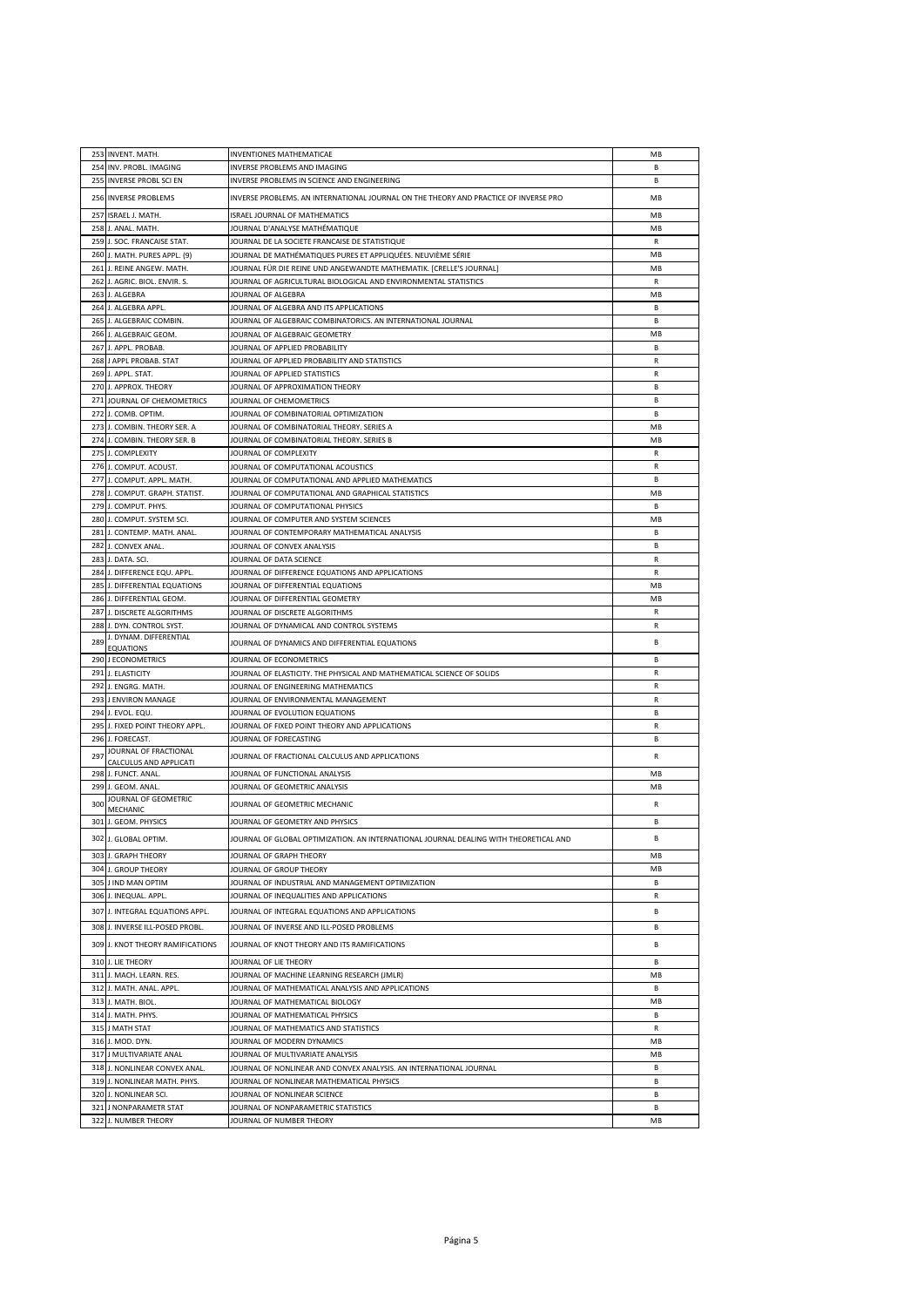|     | 323 J. OPERATOR THEORY                         | JOURNAL OF OPERATOR THEORY                                                                                                       | B              |
|-----|------------------------------------------------|----------------------------------------------------------------------------------------------------------------------------------|----------------|
|     | 324 J. OPTIM. THEORY APPL.                     | JOURNAL OF OPTIMIZATION THEORY AND APPLICATIONS                                                                                  | MB             |
|     | 325 J. PARTIAL DIFFER. EQU.                    | JOURNAL OF PARTIAL DIFFERENTIAL EQUATIONS                                                                                        | R              |
|     | 326 J. PHYS. A                                 | JOURNAL OF PHYSICS. A. MATHEMATICAL AND THEORETICAL                                                                              | B              |
|     | 327 J. PURE APPL. ALGEBRA                      | JOURNAL OF PURE AND APPLIED ALGEBRA                                                                                              | MB             |
|     | 328 J. SCI. COMPUT.                            | JOURNAL OF SCIENTIFIC COMPUTING                                                                                                  | R.             |
|     | 329 J. SOUND VIBRATION                         | JOURNAL OF SOUND AND VIBRATION                                                                                                   | R              |
|     | 330 J. SPECTR. THEORY                          | JOURNAL OF SPECTRAL THEORY                                                                                                       | В              |
|     | 331 J. STAT. COMPUT. SIMUL.                    | JOURNAL OF STATISTICAL COMPUTATION AND SIMULATION                                                                                | <b>B</b>       |
|     | 332 J. STAT. MECH. THEOR. EXP                  | JOURNAL OF STATISTICAL MECHANICS-THEORY AND EXPERIMENT                                                                           | R              |
|     | 333 J. STATIST. PHYS.                          | JOURNAL OF STATISTICAL PHYSICS                                                                                                   | <b>B</b>       |
|     | 334 J STAT PLAN INFER                          | JOURNAL OF STATISTICAL PLANNING AND INFERENCE                                                                                    | R.             |
|     | 335 J STAT SOFTW                               | JOURNAL OF STATISTICAL SOFTWARE                                                                                                  | B              |
|     | 336 J. STAT, THEOR, APPL.                      |                                                                                                                                  | R              |
| 337 |                                                | JOURNAL OF STATISTICAL THEORY AND APPLICATION                                                                                    | <b>B</b>       |
|     | J. SYMBOLIC LOGIC                              | JOURNAL OF SYMBOLIC LOGIC                                                                                                        |                |
|     | 338 J. ACM                                     | JOURNAL OF THE ACM                                                                                                               | MB             |
|     | 339 J. AMER. MATH. SOC.                        | JOURNAL OF THE AMERICAN MATHEMATICAL SOCIETY                                                                                     | MB             |
|     | 340 J. AMER. STATIST. ASSOC.                   | JOURNAL OF THE AMERICAN STATISTICAL ASSOCIATION                                                                                  | MB             |
|     | 341 J. EUR. MATH. SOC. (JEMS)                  | JOURNAL OF THE EUROPEAN MATHEMATICAL SOCIETY (JEMS)                                                                              | MB             |
|     | 342 J. INST. MATH. JUSSIEU                     | JOURNAL OF THE INSTITUTE OF MATHEMATICS OF JUSSIEU. JIMJ. JOURNAL DE L'INSTITUT DE MATHÉ                                         | B              |
|     | 343 J. KOREAN STATIST. SOC.                    | JOURNAL OF THE KOREAN STATISTICAL SOCIETY                                                                                        | R              |
|     | 344 J. LOND. MATH. SOC. (2)                    | JOURNAL OF THE LONDON MATHEMATICAL SOCIETY. SECOND SERIES                                                                        | MB             |
|     | 345 J. MATH. SOC. JAPAN                        | JOURNAL OF THE MATHEMATICAL SOCIETY OF JAPAN                                                                                     | R.             |
|     | 346 J OPER RES SOC                             | JOURNAL OF THE OPERATIONAL RESEARCH SOCIETY                                                                                      | В              |
|     | 347 J. ROY. STATIST. SOC. SER. A               | JOURNAL OF THE ROYAL STATISTICAL SOCIETY. SERIES A. STATISTICS IN SOCIETY                                                        | В              |
| 348 | J. R. STAT. SOC. SER. B STAT.                  | JOURNAL OF THE ROYAL STATISTICAL SOCIETY. SERIES B. STATISTICAL METHODOLOGY                                                      | MB             |
|     | METHODOL                                       |                                                                                                                                  |                |
|     |                                                | 349 J. R. STAT. SOC. SER. C. APPL. STAT. JOURNAL OF THE ROYAL STATISTICAL SOCIETY. SERIES C. APPLIED STATISTICS                  | <b>B</b>       |
|     | 350 J. THEORET. BIOL.                          | JOURNAL OF THEORETICAL BIOLOGY                                                                                                   | В              |
|     | 351 J. THEORET. PROBAB.                        | JOURNAL OF THEORETICAL PROBABILITY                                                                                               | <b>B</b>       |
|     | 352 J. TIME SERIES ANAL.                       | JOURNAL OF TIME SERIES ANALYSIS                                                                                                  | В              |
|     | 353 J. TOPOL.                                  | JOURNAL OF TOPOLOGY                                                                                                              | MB             |
|     | 354 J. TOPOL. ANAL.                            | JOURNAL OF TOPOLOGY AND ANALYSIS                                                                                                 | R.             |
|     |                                                | KONINKLIJKE NEDERLANDSE AKADEMIE VAN WETENSCHAPPEN. INDAGATIONES MATHEMATICAE                                                    | <b>B</b>       |
|     | 355 INDAG. MATH. (N.S.)                        |                                                                                                                                  |                |
|     | 356 KYBERNETIKA (PRAGUE)                       | KYBERNETIKA                                                                                                                      | R              |
| 357 | MAT. SOC. CULT. RIV. UNIONE<br>MAT. ITAL. (I)  | LA MATEMATICA NELLA SOCIETÀ E NELLA CULTURA. RIVISTA DELLA UNIONE MATEMATICA ITALIANA                                            | R              |
|     |                                                |                                                                                                                                  |                |
|     |                                                |                                                                                                                                  | B              |
|     | 358 ENSEIGN. MATH. (2)                         | L'ENSEIGNEMENT MATHÉMATIQUE. REVUE INTERNATIONALE. 2E SÉRIE                                                                      |                |
|     | 359 LETT. MATH. PHYS.                          | LETTERS IN MATHEMATICAL PHYSICS. A JOURNAL FOR THE RAPID DISSEMINATION OF SHORT CONTR                                            | В              |
|     | 360 LIFETIME DATA ANAL                         | LIFETIME DATA ANALYSIS                                                                                                           | R              |
|     | 361 LINEAR ALGEBRA APPL.                       | LINEAR ALGEBRA AND ITS APPLICATIONS                                                                                              | В              |
|     | 362 LINEAR MULTILINEAR ALGEBRA                 | LINEAR AND MULTILINEAR ALGEBRA                                                                                                   | B              |
|     |                                                |                                                                                                                                  |                |
|     | 363 LOG. J. IGPL                               | LOGIC JOURNAL OF THE IGPL. INTEREST GROUP IN PURE AND APPLIED LOGICS                                                             | R              |
|     | 364 MANUSCRIPTA MATH.                          | MANUSCRIPTA MATHEMATICA                                                                                                          | <b>B</b>       |
| 365 | MARKOV PROCESS. RELATED                        | MARKOV PROCESSES AND RELATED FIELDS                                                                                              | R              |
|     | <b>FIELDS</b><br>MATCH COMMUN. MATH.           |                                                                                                                                  |                |
| 366 | COMPUT. CHEM                                   | MATCH. COMMUNICATIONS IN MATHEMATICAL AND IN COMPUTER CHEMISTRY                                                                  | R              |
|     | 367 MAT. CONTEMP.                              | MATEMÁTICA CONTEMPORÂNEA                                                                                                         | $\mathsf{R}$   |
|     | 368 MATH. SCAND.                               | MATHEMATICA SCANDINAVICA                                                                                                         | <b>B</b>       |
|     | 369 MATH. SLOVACA                              | MATHEMATICA SLOVACA                                                                                                              | R              |
|     | 370 MATH. COMPUT. MODELLING                    | MATHEMATICAL AND COMPUTER MODELLING                                                                                              | $\mathsf{R}$   |
| 371 | MATH. COMPUT. MODEL. DYN.                      | MATHEMATICAL AND COMPUTER MODELLING OF DYNAMICAL SYSTEMS. METHODS, TOOLS AND A                                                   | R              |
|     | SYST.                                          |                                                                                                                                  | R.             |
|     | 372 MATH. BIOSCI.                              | MATHEMATICAL BIOSCIENCES                                                                                                         |                |
|     | 373 MATH. BIOSCI. ENG.                         | MATHEMATICAL BIOSCIENCES AND ENGINEERING                                                                                         | В              |
|     | 374 MATH. CONT. RELATED FIELDS                 | MATHEMATICAL CONTROL AND RELATED FIELDS                                                                                          | R              |
|     | 375 MATH. GEOSCI.                              | MATHEMATICAL GEOSCIENCES                                                                                                         | R              |
| 376 | MATH. METHODS APPL. SCI.                       | MATHEMATICAL METHODS IN THE APPLIED SCIENCES                                                                                     | B              |
| 377 | MATH. METHODS OPER. RES.                       | MATHEMATICAL METHODS OF OPERATIONS RESEARCH                                                                                      | <b>B</b>       |
|     | 378 MATH. METHODS STATIST.                     | MATHEMATICAL METHODS OF STATISTICS                                                                                               | R              |
|     | 379 MATH. MODEL. NAT. PHENOM.                  | MATHEMATICAL MODELLING OF NATURAL PHENOMENA                                                                                      | R              |
|     | MATH. MODELS METHODS APPL.                     |                                                                                                                                  |                |
| 380 | SCI.                                           | MATHEMATICAL MODELS AND METHODS IN APPLIED SCIENCES                                                                              | В              |
| 381 | MATH. NOTES                                    | MATHEMATICAL NOTES                                                                                                               | R              |
| 382 | MATH. PHYS. ANAL. GEOM.                        | MATHEMATICAL PHYSICS, ANALYSIS AND GEOMETRY. AN INTERNATIONAL JOURNAL DEVOTED TO T                                               | В              |
|     |                                                |                                                                                                                                  |                |
|     | 383 MATH. POPUL. STUD.                         | MATHEMATICAL POPULATION STUDIES. AN INTERNATIONAL JOURNAL OF MATHEMATICAL DEMOGRA                                                | R              |
|     | 384 MATH. PROBL. ENG.                          | MATHEMATICAL PROBLEMS IN ENGINEERING                                                                                             | R              |
| 385 | MATH. PROC. CAMBRIDGE PHILOS.                  | MATHEMATICAL PROCEEDINGS OF THE CAMBRIDGE PHILOSOPHICAL SOCIETY                                                                  | В              |
|     | SOC.                                           |                                                                                                                                  |                |
|     | 386 MATH. PROGRAM.<br>387 MATH. PROGRAM. COMP. | MATHEMATICAL PROGRAMMING SERIES A AND B.<br>MATHEMATICAL PROGRAMMING COMPUTATION. A PUBLICATION OF THE MATHEMATICAL OPTIMIZATION | <b>MB</b><br>В |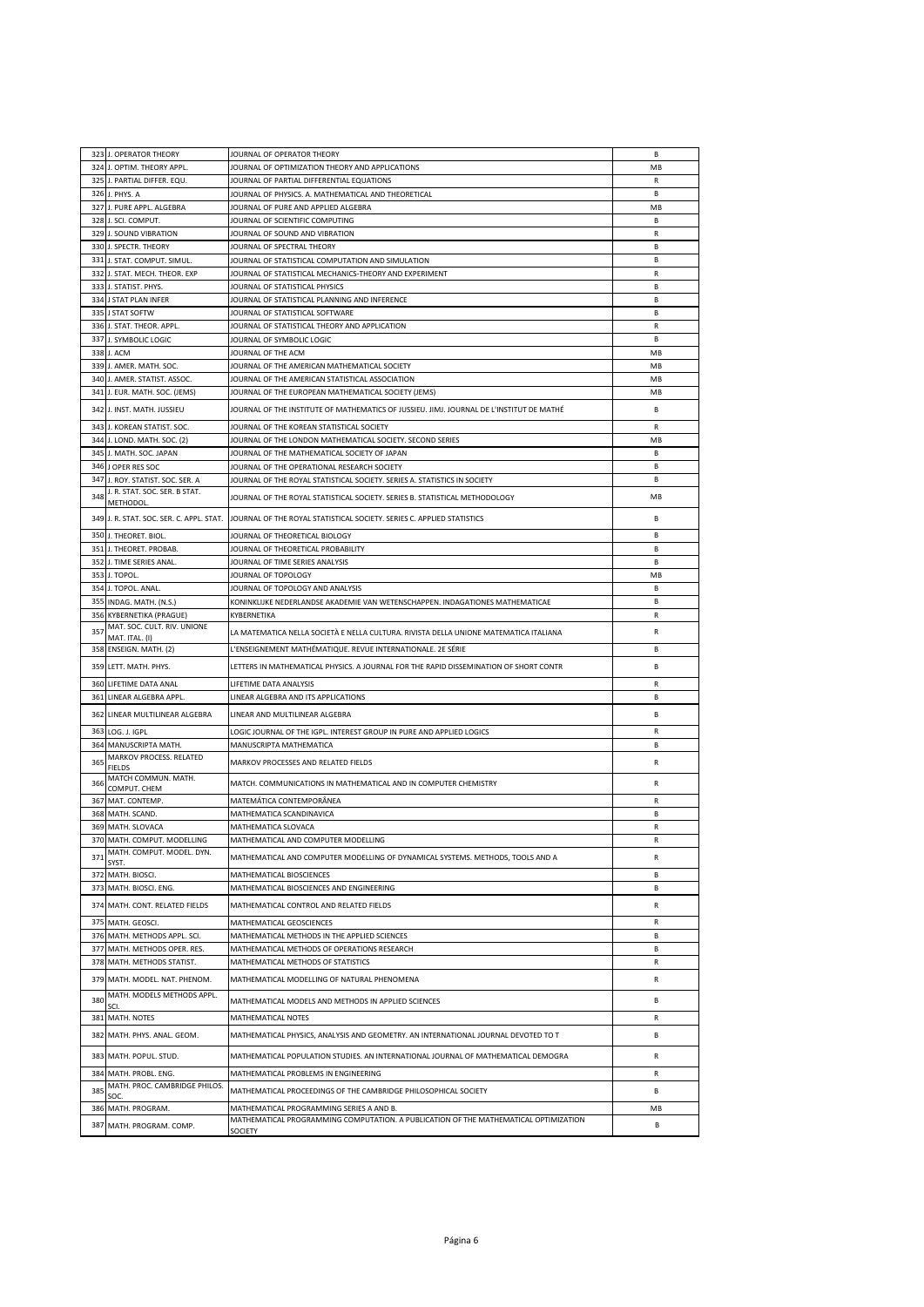|            | 388 MATH. RES. LETT.                                | MATHEMATICAL RESEARCH LETTERS                                                                                  | MB                |
|------------|-----------------------------------------------------|----------------------------------------------------------------------------------------------------------------|-------------------|
| 389        | MATH. COMP.                                         | MATHEMATICS OF COMPUTATION                                                                                     | MB                |
|            |                                                     | 390 MATH. CONTROL SIGNALS SYSTEMS MATHEMATICS OF CONTROL, SIGNALS, AND SYSTEMS                                 | R                 |
| 391        | MATH. OPER. RES.                                    | MATHEMATICS OF OPERATIONS RESEARCH                                                                             | MB                |
|            | 392 MATHEMATIKA                                     | MATHEMATIKA. A JOURNAL OF PURE AND APPLIED MATHEMATICS                                                         | R                 |
| 393        | MATH. ANN.                                          | MATHEMATISCHE ANNALEN                                                                                          | MB                |
|            | 394 MATH, NACHR.                                    | MATHEMATISCHE NACHRICHTEN                                                                                      | B                 |
|            | 395 MATH. Z.                                        | MATHEMATISCHE ZEITSCHRIFT                                                                                      | MB                |
|            | 396 MECCANICA                                       | MECCANICA. INTERNATIONAL JOURNAL OF THEORETICAL AND APPLIED MECHANICS                                          | R                 |
| 397        | MEDITERR. J. MATH.                                  | MEDITERRANEAN JOURNAL OF MATHEMATICS                                                                           | R                 |
|            | 398 METRON                                          | <b>METRON</b>                                                                                                  | R                 |
|            | 399 MICHIGAN MATH. J.                               | MICHIGAN MATHEMATICAL JOURNAL                                                                                  | R.                |
| 400        | MILAN J. MATH.                                      | MILAN JOURNAL OF MATHEMATICS                                                                                   | В                 |
|            | 401 MISKOLC MATH. NOTES                             | MISKOLC MATHEMATICAL NOTES. A PUBLICATION OF THE UNIVERSITY OF MISKOLC                                         | R                 |
| 402        | MLQ MATH. LOG. Q.                                   | MLQ. MATHEMATICAL LOGIC QUARTERLY                                                                              | R.                |
|            | 403 MONATSH. MATH. PHYS.                            | MONATSHEFTE FÜR MATHEMATIK UND PHYSIK                                                                          | <b>B</b>          |
|            | 404 MOSC. MATH. J.                                  | MOSCOW MATHEMATICAL JOURNAL                                                                                    | MB                |
| 405        | MULTISCALE MODEL. SIMUL.                            | MULTISCALE MODELING & SIMULATION. A SIAM INTERDISCIPLINARY JOURNAL                                             | MB                |
| 406        | NAGOYA MATH. J.                                     | NAGOYA MATHEMATICAL JOURNAL                                                                                    | R.                |
| 407        | NAT. RESOUR. MODEL.                                 | NATURAL RESOURCE MODELING                                                                                      | R                 |
|            | 408 NETW. HETEROG. MEDIA                            | NETWORKS AND HETEROGENEOUS MEDIA                                                                               | R.                |
| 409        | NETW. SPAT. ECON.                                   | NETWORKS AND SPATIAL ECONOMICS                                                                                 | R                 |
|            | 410 NETWORKS                                        | NETWORKS. AN INTERNATIONAL JOURNAL                                                                             | B                 |
| 411        | NEW YORK J. MATH.                                   | NEW YORK JOURNAL OF MATHEMATICS                                                                                | R                 |
| 412        | NODEA NONLINEAR DIFFERENTIAL<br><b>EQUATIONS AP</b> | NODEA. NONLINEAR DIFFERENTIAL EQUATIONS AND APPLICATIONS                                                       | В                 |
| 413        | NONLINEAR ANAL. REAL WORLD<br>APPL.                 | NONLINEAR ANALYSIS. REAL WORLD APPLICATIONS. AN INTERNATIONAL MULTIDISCIPLINARY JOURNAL                        | В                 |
|            | 414 NONLINEAR ANAL.                                 | NONLINEAR ANALYSIS. THEORY, METHODS & APPLICATIONS / NONLINEAR ANALYSIS                                        | B                 |
|            | NONLINEAR DYNAMICS AND                              |                                                                                                                |                   |
| 415        | SYSTEMS THEORY                                      | NONLINEAR DYNAMICS AND SYSTEMS THEORY. AN INTERNATIONAL JOURNAL OF RESEARCH AND S                              | R                 |
|            | 416 NONLINEAR OSCIL. (N.Y.)                         | NONLINEAR OSCILLATIONS (NEW YORK)                                                                              | R                 |
| 417        | NONLINEAR STUD.                                     | NONLINEAR STUDIES                                                                                              | R                 |
|            | 418 NONLINEARITY                                    | NONLINEARITY                                                                                                   | MB                |
|            | 419 N AM ACTUARIAL J                                | NORTH AMERICAN ACTUARIAL JOURNAL                                                                               | R.                |
| 420        | NUMER ALG. CONTR. OPTIM.                            | NUMERICAL ALGEBRA, CONTROL AND OPTIMIZATION                                                                    | R                 |
| 421        | NUMER. ALGORITHMS                                   | NUMERICAL ALGORITHMS                                                                                           | R                 |
|            | 422 NUMER. FUNCT. ANAL. OPTIM.                      | NUMERICAL FUNCTIONAL ANALYSIS AND OPTIMIZATION. AN INTERNATIONAL JOURNAL                                       | В                 |
|            | 423 NUMER. LINEAR ALGEBRA APPL.                     | NUMERICAL LINEAR ALGEBRA WITH APPLICATIONS                                                                     | R.                |
| 424        | NUMER. METHODS PARTIAL<br>DIFFERENTIAL EQUATI       | NUMERICAL METHODS FOR PARTIAL DIFFERENTIAL EQUATIONS. AN INTERNATIONAL JOURNAL                                 | В                 |
|            | 425 NUMER. MATH.                                    | NUMERISCHE MATHEMATIK                                                                                          | MB                |
|            | 426 OPEN JOURNAL OF STATISTICS                      | OPEN JOURNAL OF STATISTICS                                                                                     | R                 |
|            | 427 OPEN SYST. INF. DYN.                            | OPEN SYSTEMS & INFORMATION DYNAMICS                                                                            | B                 |
|            | 428 OPERATIONAL RESEARCH                            | OPERATIONAL RESEARCH                                                                                           | R                 |
|            | 429 OPER RES                                        | <b>OPERATIONS RESEARCH</b>                                                                                     | В                 |
|            | 430 OPER. RES. LETT.                                | <b>OPERATIONS RESEARCH LETTERS</b>                                                                             | R.                |
|            | 431 OPER. MATRICES<br>OPTIMAL CONTROL APPL.         | OPERATORS AND MATRICES                                                                                         | R                 |
| 432        | <b>METHODS</b>                                      | OPTIMAL CONTROL APPLICATIONS & METHODS                                                                         | R                 |
|            | 433 OPTIM ENG                                       | OPTIMIZATION AND ENGINEERING                                                                                   | <b>B</b>          |
|            | 434 OPTIMIZATION LETTERS                            | OPTIMIZATION LETTERS                                                                                           | В                 |
| 435        | OPTIM METHOD SOFTW                                  | OPTIMIZATION METHODS AND SOFTWARE                                                                              | B                 |
| 436        | <b>OPTIMIZATION</b>                                 | OPTIMIZATION. A JOURNAL OF MATHEMATICAL PROGRAMMING AND OPERATIONS RESEARCH                                    | R                 |
| 437        | <b>OSAKA J MATH</b>                                 | OSAKA JOURNAL OF MATHEMATICS                                                                                   | R<br>R.           |
|            | 438 PACIFIC J. MATH.                                | PACIFIC JOURNAL OF MATHEMATICS                                                                                 |                   |
| 439        | PAC J OPTIM                                         | PACIFIC JOURNAL OF OPTIMIZATION                                                                                | В                 |
| 441        | 440 PAKISTAN J. STATIST.                            | PAKISTAN JOURNAL OF STATISTICS                                                                                 | R<br>$\mathsf{R}$ |
| 442        | PAMM<br>PATTERN RECOGN LETT                         | PAMM PROCCEDINGS IN APPLIED MATHEMATICS AND MECHANICS<br>PATTERN RECOGNITION LETTERS                           | R                 |
|            |                                                     |                                                                                                                |                   |
| 443<br>444 | PERIOD. MATH. HUNGAR.<br>PHARM STAT                 | PERIODICA MATHEMATICA HUNGARICA. JOURNAL OF THE JÁNOS BOLYAI MATHEMATICAL SOCIETY<br>PHARMACEUTICAL STATISTICS | R<br>R            |
|            |                                                     | 445 PHILOS. TRANS. R. SOC. B BIOL. SCI. PHILOSOPHICAL TRANSACTIONS OF THE ROYAL SOCIETY B: BIOLOGICAL SCIENCES | В                 |
| 446        | PHILOS. TRANS. R. SOC. LOND. SER.                   | PHILOSOPHICAL TRANSACTIONS OF THE ROYAL SOCIETY OF LONDON. SERIES A. MATHEMATICAL, PH                          | R.                |
| 447        | A MATH. PH<br>PHYS. A                               | PHYSICA A. STATISTICAL MECHANICS AND ITS APPLICATIONS                                                          | ${\sf R}$         |
|            | 448 PHYS. REV. E (3)                                | PHYSICAL REVIEW E. STATISTICAL, NONLINEAR, AND SOFT MATTER PHYSICS                                             | R                 |
|            | 449 PHYS. REV. LETT.                                | PHYSICAL REVIEW LETTERS                                                                                        | В                 |
| 450        | PHYSICS IN MEDICINE AND                             | PHYSICS IN MEDICINE AND BIOLOGY                                                                                | R                 |
| 451        | <b>BIOLOGY</b><br>PHYS. LETT. A                     |                                                                                                                | R                 |
|            |                                                     | PHYSICS LETTERS. A                                                                                             |                   |
|            | 452 POTENTIAL ANAL.                                 | POTENTIAL ANALYSIS. AN INTERNATIONAL JOURNAL DEVOTED TO THE INTERACTIONS BETWEEN POT                           | В                 |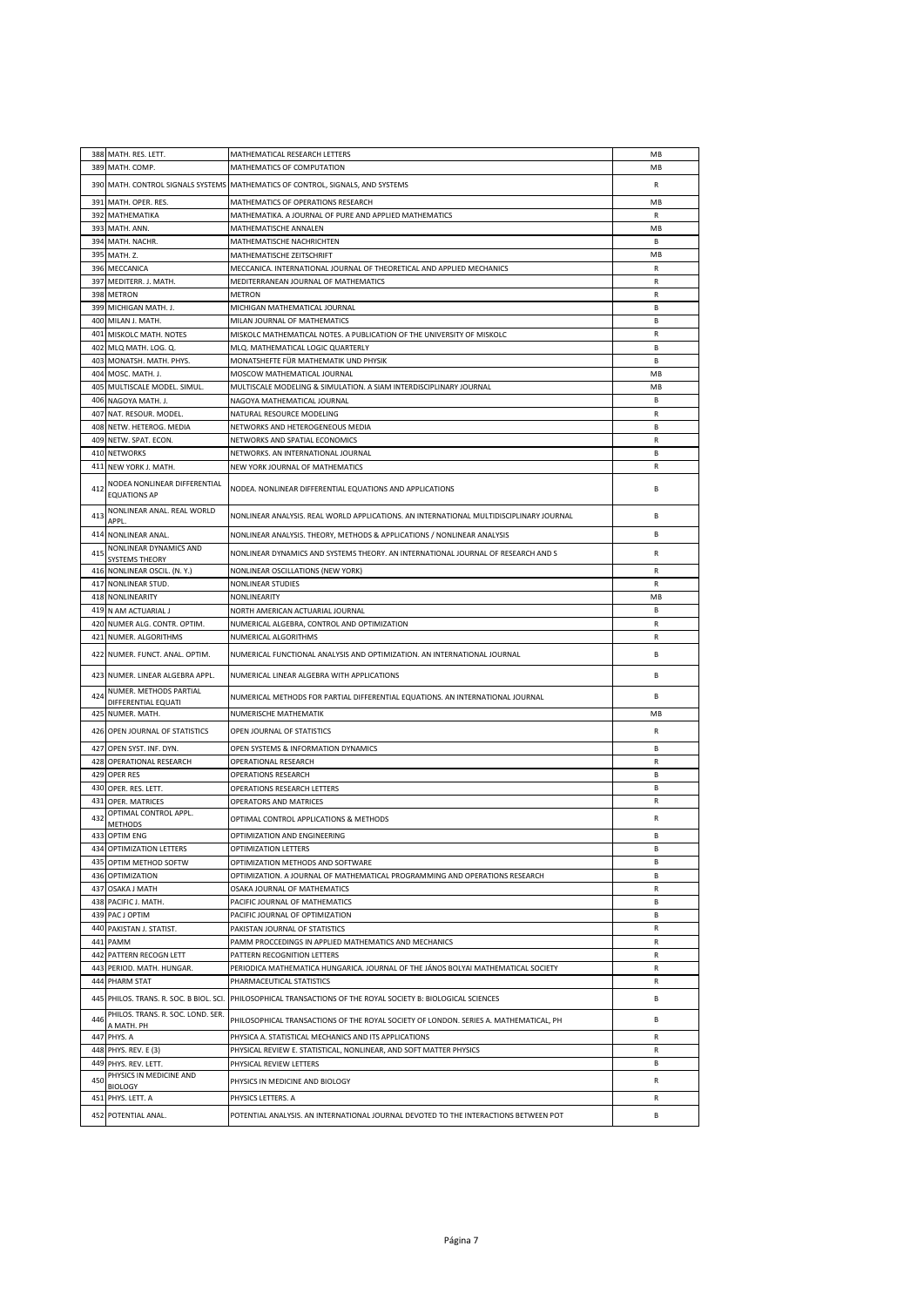|            | 453 PROBAB. THEORY RELATED FIELDS                          | PROBABILITY THEORY AND RELATED FIELDS                                                                     | MB             |
|------------|------------------------------------------------------------|-----------------------------------------------------------------------------------------------------------|----------------|
|            | 454 PROC. AMER. MATH. SOC.                                 | PROCEEDINGS OF THE AMERICAN MATHEMATICAL SOCIETY                                                          | MB             |
|            | 455 PROC. EDINBURG MAT. SOC.                               | PROC. EDINBURG MAT. SOC.                                                                                  | B.             |
|            | 456 PROC. LOND. MATH. SOC. (3)                             | PROCEEDINGS OF THE LONDON MATHEMATICAL SOCIETY. THIRD SERIES                                              | MB             |
| 457        | PROC. ROY. SOC. EDINBURGH SECT.                            | PROCEEDINGS OF THE ROYAL SOCIETY OF EDINBURGH. SECTION A. MATHEMATICS                                     | MB             |
| 458        | PROC. R. SOC. LOND. SER. A MATH.<br>PHYS. ENG.             | PROCEEDINGS OF THE ROYAL SOCIETY OF LONDON. SERIES A. MATHEMATICAL, PHYSICAL AND EN                       | R              |
|            | 459 PROYECCIONES                                           | PROYECCIONES. JOURNAL OF MATHEMATICS                                                                      | $\mathsf{R}$   |
| 460        | PSYCHOMETRIKA<br>PUBL. MATH. INST. HAUTES ÉTUDES           | PSYCHOMETRIKA                                                                                             | В              |
| 461        |                                                            | PUBLICATIONS MATHÉMATIQUES. INSTITUT DE HAUTES ÉTUDES SCIENTIFIQUES                                       | MB             |
|            | 462 PUBL. RES. INST. MATH. SCI.<br>463 PURE APPL. MATH. Q. | PUBLICATIONS OF THE RESEARCH INSTITUTE FOR MATHEMATICAL SCIENCE<br>PURE AND APPLIED MATHEMATICS QUARTERLY | B<br>R.        |
|            | 464 QUAL, THEORY DYN, SYST.                                | QUALITATIVE THEORY OF DYNAMICAL SYSTEMS                                                                   | R              |
| 465        | QUART. APPL. MATH.                                         | QUARTERLY OF APPLIED MATHEMATICS                                                                          | R              |
|            | 466 RAMANUJAN J.                                           | RAMANUJAN JOURNAL. AN INTERNATIONAL JOURNAL DEVOTED TO THE AREAS OF MATHEMATICS IN                        | R              |
| 467        | RANDOM OPER. STOCH. EQU.                                   | RANDOM OPERATORS AND STOCHASTIC EQUATIONS                                                                 | R              |
| 468        | RANDOM STRUCTURES                                          | RANDOM STRUCTURES & ALGORITHMS                                                                            | MB             |
|            | <b>ALGORITHMS</b><br>469 REGUL. CHAOTIC DYN.               | REGULAR AND CHAOTIC DYNAMICS. INTERNATIONAL SCIENTIFIC JOURNAL                                            | R              |
|            | 470 REND. CIRC. MAT. PALERMO (2)                           | RENDICONTI DEL CIRCOLO MATEMATICO DI PALERMO. SECOND SERIES                                               | R              |
|            | 471 REND. SEMIN. MAT. UNIV. PADOVA                         | RENDICONTI DEL SEMINARIO MATEMATICO DELLA UNIVERSITÀ DI PADOVA                                            | R              |
| 472        | REND. SEMIN. MAT. UNIV. POLITEC.<br><b>TORINO</b>          | RENDICONTI DEL SEMINARIO MATEMATICO. UNIVERSITÀ E POLITECNICO TORINO                                      | R              |
|            | 473 REND. ISTIT. MAT. UNIV. TRIESTE                        | RENDICONTI DELL'ISTITUTO DI MATEMATICA DELL'UNIVERSITÀ DI TRIESTE. AN INTERNATIONAL JOUR                  | R              |
|            | 474 REP. MATH. PHYS.                                       | REPORTS ON MATHEMATICAL PHYSICS                                                                           | R              |
|            | 475 REP. THEORY                                            | REPRESENTATION THEORY                                                                                     | MB             |
|            | <b>476 RESULTS IN MATHEMATICS</b>                          | <b>RESULTS IN MATHEMATICS</b>                                                                             | R              |
|            | 477 REV. MATH. PHYS.                                       | REVIEWS IN MATHEMATICAL PHYSICS. A JOURNAL FOR BOTH REVIEW AND ORIGINAL RESEARCH PA                       | B              |
|            | 478 REV. COLOMBIANA ESTADÍST.                              | REVISTA COLOMBIANA DE ESTADÍSTICA                                                                         | R              |
| 479        | REV. R. ACAD. CIENC. EXACTAS FÍS.<br>NAT. SER. A           | REVISTA DE LA REAL ACADEMIA DE CIENCIAS EXACTAS, FÍSICAS Y NATURALES. SERIE A. MATEMA                     | R              |
|            | 480 INTEGRACION                                            | <b>REVISTA INTEGRACION</b>                                                                                | R              |
|            | 481 REV. MAT. COMPLUT.                                     | REVISTA MATEMÁTICA COMPLUTENSE                                                                            | $\mathsf{R}$   |
| 482        | REV. MAT. IBEROAM.                                         | REVISTA MATEMÁTICA IBEROAMERICANA                                                                         | MB             |
|            | 483 REVSTAT                                                | REVSTAT STATISTICAL JOURNAL                                                                               | В              |
| 484        | ALGEBRA I ANALIZ                                           | ROSSIÏSKAYA AKADEMIYA NAUK. ALGEBRA I ANALIZ                                                              | <b>B</b>       |
| 485        | SANKHYA<br>486 SCAND J STAT                                | SANKHYA-THE INDIAN JOURNAL OF STATISTICS, SERIES A & B<br>SCANDINAVIAN JOURNAL OF STATISTICS              | R<br>MB        |
|            | 487 SCI. SER. A MATH. SCI. (N.S.)                          | SCIENTIA. SERIES A. MATHEMATICAL SCIENCES. NEW SERIES                                                     | $\mathsf{R}$   |
| 488        | SELECTA MATH. (N.S.)                                       | SELECTA MATHEMATICA. NEW SERIES                                                                           | MB             |
|            | 489 SEMIGROUP FORUM                                        | SEMIGROUP FORUM                                                                                           | В              |
| 490        | SERDICA MATH. J.                                           | SERDICA. MATHEMATICAL JOURNAL. SERDIKA. MATEMATICHESKO SPISANIE                                           | R              |
| 491        | SET-VALUED ANAL.                                           | SET-VALUED AND VARIATIONAL ANALYSIS                                                                       | <b>B</b>       |
|            | 492 SIAM J. APPL. DYN. SYST.                               | SIAM JOURNAL ON APPLIED DYNAMICAL SYSTEMS                                                                 | МB             |
|            | 493 SIAM J. APPL. MATH.                                    | SIAM JOURNAL ON APPLIED MATHEMATICS                                                                       | MB             |
| 494<br>495 | SIAM J. COMPUT.<br>SIAM J. CONTROL OPTIM.                  | SIAM JOURNAL ON COMPUTING<br>SIAM JOURNAL ON CONTROL AND OPTIMIZATION                                     | MB<br>MB       |
| 496        | SIAM J. DISCRETE MATH.                                     | SIAM JOURNAL ON DISCRETE MATHEMATICS                                                                      | MB             |
| 497        | SIAM J. FINANCIAL MATH.                                    | SIAM JOURNAL ON FINANCIAL MATHEMATICS                                                                     | B              |
|            | 498 SIAM J. IMAGING SCI.                                   | SIAM JOURNAL ON IMAGING SCIENCES                                                                          | B              |
|            | 499 SIAM J. MATH. ANAL.                                    | SIAM JOURNAL ON MATHEMATICAL ANALYSIS                                                                     | MB             |
| 500        | SIAM J. MATRIX ANAL APPL.                                  | SIAM JOURNAL ON MATRIX ANALYSIS AND APPLICATIONS                                                          | MB             |
|            | 501 SIAM J. NUMER. ANAL.                                   | SIAM JOURNAL ON NUMERICAL ANALYSIS                                                                        | MB             |
|            | 502 SIAM J. OPTIM.                                         | SIAM JOURNAL ON OPTIMIZATION                                                                              | MB             |
|            | 503 SIAM J. SCI. COMPUT.<br>504 SIAM REV.                  | SIAM JOURNAL ON SCIENTIFIC COMPUTING<br>SIAM REVIEW                                                       | MB<br>MB       |
|            | 505 SIAM/ASA J. UNCERTAIN. QUANTIF.                        | SIAM/ASA JOURNAL ON UNCERTAINTY QUANTIFICATION                                                            | В              |
| 506        | SIGMA SYMMETRY INTEGRABILITY<br>GEOM. METH                 | SIGMA. SYMMETRY, INTEGRABILITY AND GEOMETRY. METHODS AND APPLICATIONS                                     | R              |
| 507        | BOL. SOC. MAT. MEXICANA (3)                                | SOCIEDAD MATEMÁTICA MEXICANA. BOLETÍN. TERCERA SERIE                                                      | R              |
|            | 508 SORT                                                   | SORT. STATISTICS AND OPERATIONS RESEARCH TRANSACTIONS                                                     | R              |
|            | 509 SPATIAL STAT                                           | SPATIAL STATISTICS                                                                                        | В              |
| 510        | <b>STAT NEERL</b>                                          | STATISTICA NEERLANDICA                                                                                    | В              |
|            | 511 STATIST. SINICA                                        | STATISTICA SINICA                                                                                         | MB             |
|            | 512 STAT. METHODOL.<br>513 STAT. METHODS APPL.             | STATISTICAL METHODOLOGY<br>STATISTICAL METHODS & APPLICATIONS. JOURNAL OF THE ITALIAN STATISTICAL SOCIETY | ${\sf R}$<br>R |
|            | 514 STAT. MODEL.                                           | STATISTICAL MODELLING. AN INTERNATIONAL JOURNAL                                                           | В              |
|            | 515 STATIST. PAPERS                                        | STATISTICAL PAPERS                                                                                        | R.             |
| 516        | STATIST. SCI.                                              | STATISTICAL SCIENCE. A REVIEW JOURNAL OF THE INSTITUTE OF MATHEMATICAL STATISTICS                         | MB             |
| 517        | STATIST. PROBAB. LETT.                                     | STATISTICS AND PROBABILITY LETTERS                                                                        | ${\sf R}$      |
|            | 518 STAT COMPUT                                            | STATISTICS AND COMPUTING                                                                                  | MB             |